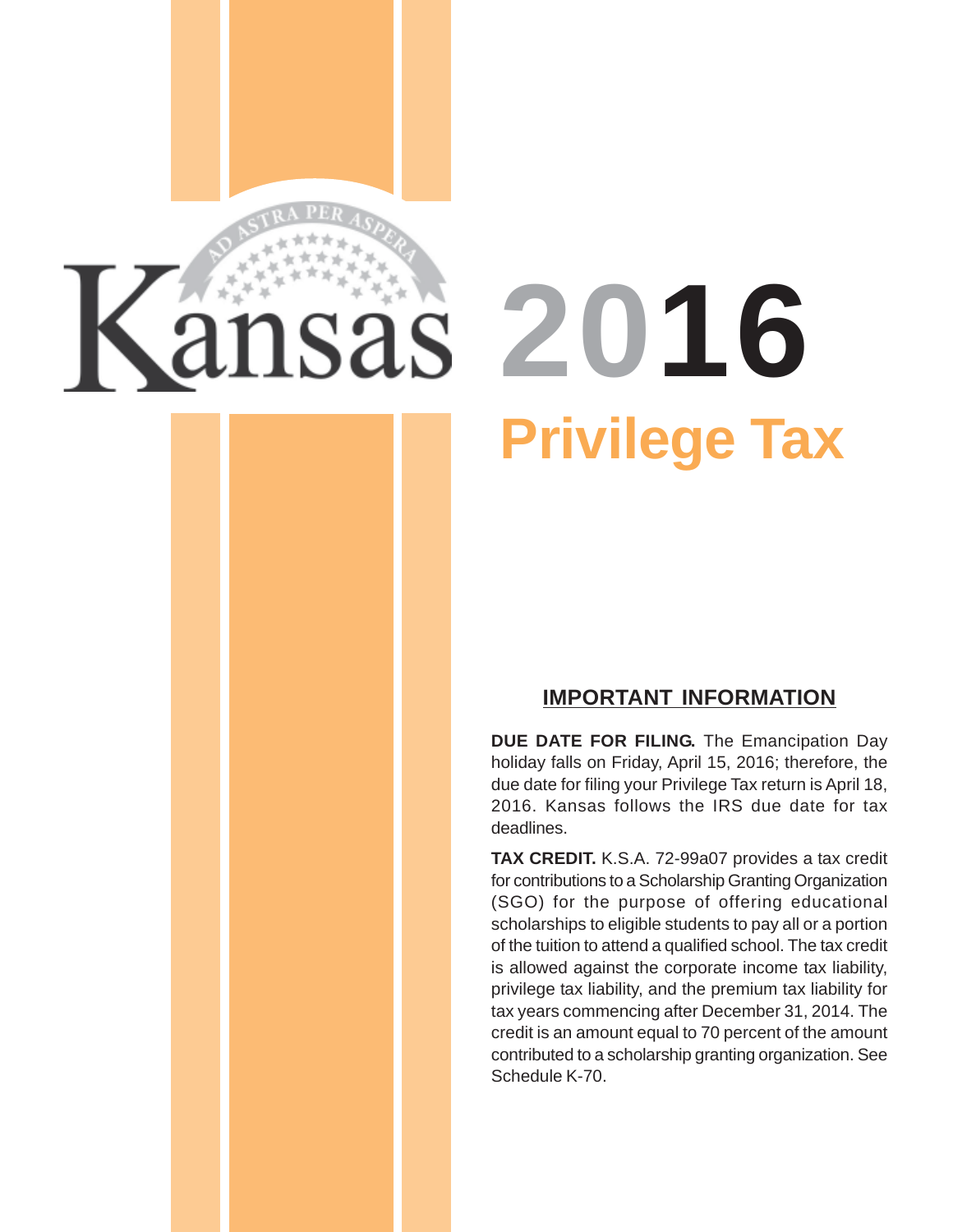## **GENERAL INFORMATION**

*If any due date falls on a Saturday, Sunday, or legal holiday, substitute the next regular work day.* 

| <b>Who Must</b><br>File a<br>Return                                                                                           | Every national banking association, bank, trust company, federally chartered savings bank, and savings and loan<br>association subject to taxation under K.S.A. 79-1106 et seq. must file a Kansas privilege tax return.<br>NOTE: Any taxpayer who owns, capitalizes or utilizes an affiliate with one of the affiliate's purposes being to make,<br>hold or manage for, or on behalf of, the taxpayer, investments in securities which the taxpayer would be permitted to make<br>for its own account may be required to file consolidated returns or combined reports for purposes of determining the tax<br>liability under article 11 of chapter 79 of the Kansas Statutes Annotated as if such taxpayer and affiliate were one entity.                                                                                                                                                                                                                                                                                                                                                                                                                                                                                                                                                                                                                          |
|-------------------------------------------------------------------------------------------------------------------------------|----------------------------------------------------------------------------------------------------------------------------------------------------------------------------------------------------------------------------------------------------------------------------------------------------------------------------------------------------------------------------------------------------------------------------------------------------------------------------------------------------------------------------------------------------------------------------------------------------------------------------------------------------------------------------------------------------------------------------------------------------------------------------------------------------------------------------------------------------------------------------------------------------------------------------------------------------------------------------------------------------------------------------------------------------------------------------------------------------------------------------------------------------------------------------------------------------------------------------------------------------------------------------------------------------------------------------------------------------------------------|
| When and<br><b>Where to File</b>                                                                                              | Calendar year: If your return is based on a calendar year, it must be filed no later than April 18, 2016.<br>Fiscal year: If your return is based on a tax year other than a calendar year, it must be filed no later than the 15th day<br>of the fourth month following the end of the tax year.<br>Conformity to federal due dates: Kansas returns are due one (1) month after the federal due date. If the original<br>federal due date is not the 15th day of the third month after the close of a taxable year, the financial institution is required<br>to complete box "H" in the header and enclose a letter indicating the authorizing federal statute. Do not enter your<br>extended due date.<br>Cessation of doing business: Kansas Privilege Tax returns are due within six (6) months of the date on which the<br>taxpayer ceases to do business in Kansas.<br>Amended Returns: If the amended return will result in a refund, then it must be filed within three (3) years from the<br>date the original return was due including any extension allowed pursuant to law, or two (2) years from the date the tax<br>claimed to be refunded or against which the credit claimed was paid, whichever of such periods expires later.<br>Mail your return to: KANSAS PRIVILEGE TAX, KANSAS DEPARTMENT OF REVENUE, PO BOX 758571, TOPEKA,<br>KS 66675-8571. |
| <b>Accounting</b><br><b>Period</b>                                                                                            | The taxable year for Kansas is the same as the taxable year for federal income tax purposes. If your taxable year<br>changes, or the method of your accounting is changed for federal income tax purposes, then the taxable year and method<br>of accounting shall be similarly changed for Kansas privilege tax purposes.                                                                                                                                                                                                                                                                                                                                                                                                                                                                                                                                                                                                                                                                                                                                                                                                                                                                                                                                                                                                                                           |
| <b>Extension of</b><br><b>Time to File</b><br>If you are entitled<br>to a refund, an<br>extension to file is<br>not required. | If you are unable to complete your return by the filing deadline, you may request an extension of time to file. If you filed<br>federal Form 7004 for an extension with the IRS, enclose a copy of that form with your completed K-130 to automatically<br>receive a six-month Kansas extension. (Kansas does not have a separate extension request form.)<br>Important—An extension of time to file is NOT an extension to pay. If you do not pay the tax amount due (may be<br>estimated) by the original due date, you will owe interest and possibly a penalty on the balance due. To pay the balance<br>due for an extension, use the Kansas Privilege Tax Payment Voucher (Form K-130V) and mark the box indicating an<br>extension payment.                                                                                                                                                                                                                                                                                                                                                                                                                                                                                                                                                                                                                   |
| Copy of<br><b>Federal Return</b>                                                                                              | You must enclose with Form K-130 copies of the following federal return pages as filed with the IRS. Do not enclose<br>copies of proforma returns. The Kansas Department of Revenue reserves the right to request additional information as<br>necessary.<br>■ Pages 1 through 5 of either the federal return or the consolidated federal return as filed with the IRS. If the return is<br>a consolidated return, you must enclose a company-by-company spreadsheet of income and expense to total the<br>consolidated federal taxable income and a company-by-company spreadsheet of the consolidated balance sheet<br>including Schedules M-1 and M-2.<br>Federal schedules to support any Kansas modifications claimed on page 1, Form K-130.<br>Federal Forms 851, 1118, and 5471, as applicable.                                                                                                                                                                                                                                                                                                                                                                                                                                                                                                                                                               |
| <b>Completing</b><br><b>Your Return</b>                                                                                       | Begin by completing all boxes in the "Taxpayer Information" section of the return, then complete applicable lines on<br>Form K-130 and Form K-130AS. All taxpayers filing a combined return (single or multiple), or who are authorized to file<br>using the alternative or separate accounting method, must complete lines 1 through 20 using the total combined income<br>column from Schedule K-131.<br>Cessation of Business: A tax is imposed for the privilege of engaging in transaction or activity incidental or related to<br>the cessation of doing business in Kansas, including cessation due to merger, consolidation, dissolution, liquidation or<br>any other event. The tax will be measured by the net income for the tax year in which the taxpayer ceases to do business<br>and will be computed using the same applicable rates as other privilege taxpayers.                                                                                                                                                                                                                                                                                                                                                                                                                                                                                   |
| <b>Confidential</b><br><b>Information</b>                                                                                     | Income tax information disclosed to the Kansas Department of Revenue, either on returns or through department<br>investigation, is held in strict confidence by law. The Kansas Department of Revenue, the IRS, the Multi-State Tax<br>Commission, and several other states have an agreement under which some tax information is exchanged. This is to<br>verify the accuracy and consistency of information reported on federal and Kansas tax returns.                                                                                                                                                                                                                                                                                                                                                                                                                                                                                                                                                                                                                                                                                                                                                                                                                                                                                                            |
| <b>Estimated</b><br>Tax<br>Page 2                                                                                             | Every national banking association, bank, trust company, and savings and loan association shall pay estimated tax<br>(K-130ES) if its Kansas Privilege tax liability can reasonably be expected to exceed \$500. Any financial institution which<br>began business in Kansas during this tax year is not required to pay estimated tax and no underpayment of estimated<br>tax penalty will be imposed for this initial year.<br>For your convenience, estimate tax payments can be made online at www.ksrevenue.org/eservices.html or you<br>may request Form K-130ES by contacting the Kansas Department of Revenue (see back cover).                                                                                                                                                                                                                                                                                                                                                                                                                                                                                                                                                                                                                                                                                                                              |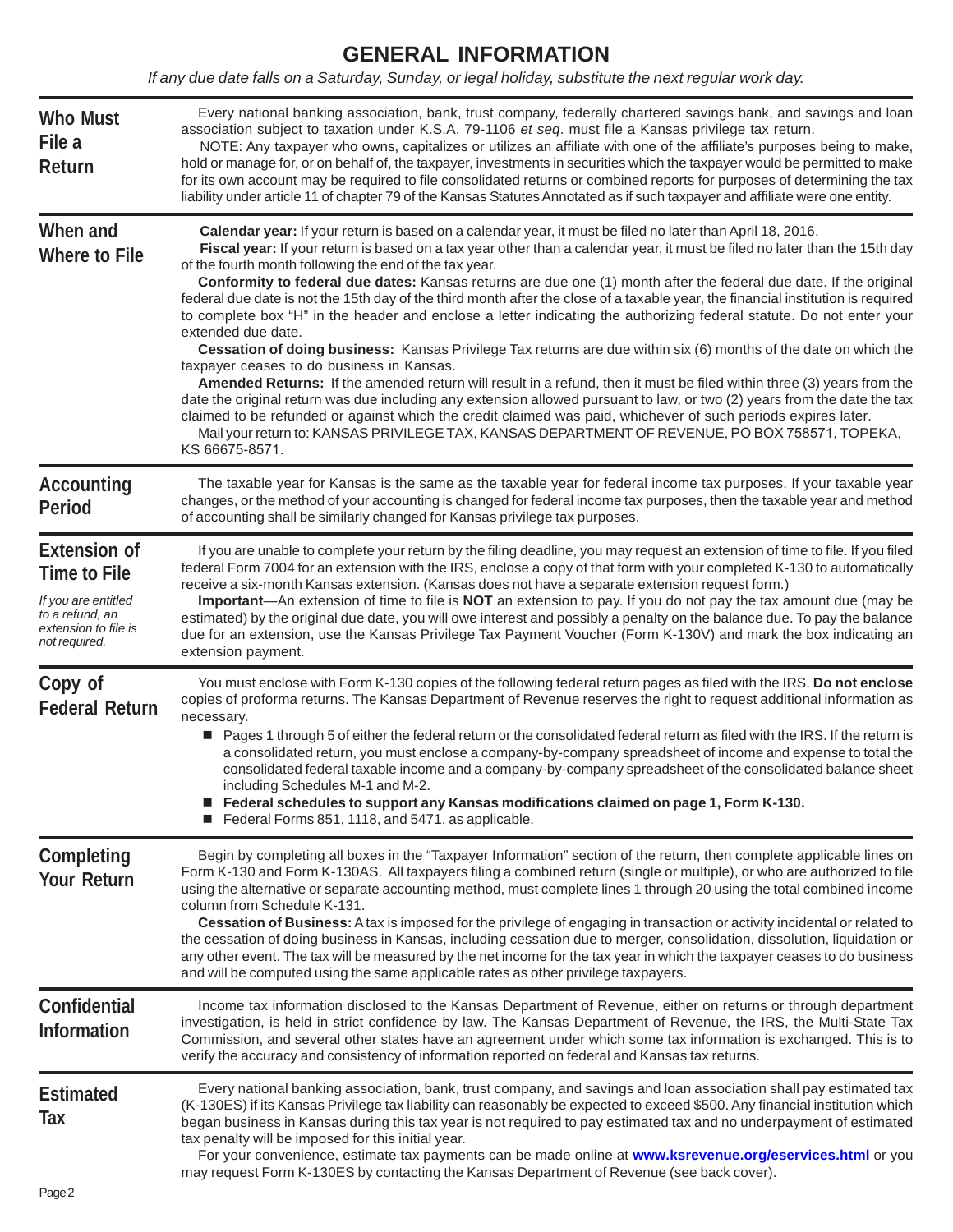## **Amending Your Return**

*As applicable, enclose with your amended return a copy of the amended federal return, any other state's amended return(s), and/or any federal Revenue Agent's Report(s), or federal adjustment letter(s).* 

#### **Definitions**

*All financial* 

Department of Revenue to assess or collect taxes. **Business Income:** For tax years commencing after December 31, 2007, *business income* means income: 1) from transactions and activity in the regular course of the taxpayer's trade or business; 2) from transactions and activity involving tangible and intangible property or assets used in the operation of the taxpayer's trade or business; or 3) of the taxpayer that may be apportioned to this state under the provisions of the constitution of the United States and laws thereof, except that a taxpayer may elect that all income constitutes business income.

You must file an amended Kansas return when there is a change (error or adjustment) on your Kansas return, on another state's return, or on your federal return. **Check the AMENDED box in the Taxpayer Information section** of

**Amended Federal Return:** If you are filing an amended federal return for the same taxable year as your amended Kansas return, you must enclose a complete copy of the amended federal return and full explanations of all changes made on your amended Kansas return. If your amended federal return is adjusted or disallowed, it is necessary to provide the Kansas Department of Revenue with a copy of the adjustment or denial letter. If you did not file a Kansas return when you filed your original federal return, and the federal return has since been amended or adjusted, use the

**Federal Audit:** If income has been adjusted by the IRS, you must file an amended return with Kansas and include a copy of the Revenue Agent's Report or adjustment letter showing and explaining the adjustments. These adjustments must be submitted within 180 days from the date the federal adjustments are paid, agreed to, or become final, whichever is earlier. Failure by the taxpayer to notify the Kansas Department of Revenue within the 180 day period shall not bar the Kansas Department of Revenue from assessing additional taxes or proceeding in court to collect such taxes. Failure by the taxpayer to comply with the requirements for filing returns shall toll the periods of limitation for the Kansas

information on the amended or adjusted federal return to complete your original Kansas return.

the K-130 if you are amending your 2016 Kansas return.

**Unitary Business:** A multistate business is unitary when the operations conducted in one state benefit or are benefited by the operations conducted in another state or states. The essential test to be applied is whether or not the operation of the portion of the business within the state is dependent upon or contributory to the operations of the business outside of the state. If there is such a relationship, the business is unitary. Stated another way, the test is whether a business' various parts are interdependent and of mutual benefit so as to form one business rather than several business entities and not whether the operating experience of the parts are the same at all places.

**Activity Wholly Within Kansas—Single Entity:** If a financial institution's activity is carried on exclusively within Kansas the entire net income is subject to the Kansas Privilege Tax.

**Activity Wholly Within Kansas—Consolidated:** If two or more financial institutions file federal income tax returns on a consolidated basis, and if each of such financial institutions derive all their income and expenses from sources within Kansas, they must file a consolidated return for Kansas Privilege Tax purposes.

**Single Entity Apportionment Method:** Any taxpayer having income from business activity which is taxable both within and outside this state shall allocate and apportion net income.

**Combined Income Method—Single Corporation Filing:** When a group of financial institutions conduct a unitary business both inside and outside Kansas, the source of income shall be determined by the combined income of only those financial institutions which have a branch or office in Kansas using Schedule K-131. A financial institution that files a combined report for Kansas purposes must submit a copy of the consolidated Federal Form 1120 and all schedules and statements necessary to support the taxable income reported on the Kansas return.

**Combined Income Method—Multiple Corporation Filing:** This method is the same as the Single Corporation Filing method except that any financial institution using the combined income method with more than one entity doing business in Kansas may file one Kansas return reporting the total combined income on that return and computing and paying the tax due on that return. Schedule K-131 must be used to determine the Kansas taxable income of each separate corporation and the combined Kansas taxable income is then entered on line 20, K-130. The tax rate is then applied to the Kansas taxable income of each financial institution with one surtax exemption allowed for each privilege taxpayer. The total tax due for all corporations is then shown on line 23, Schedule K-131.

Alternative Accounting Method: If the uniform allocation and apportionment provisions do not fairly represent the extent of the taxpayer's business activity in this state the taxpayer may petition for, or the Secretary of Revenue may require, in respect to all or any part of the taxpayer's business activity, if reasonable: a) separate accounting; b) the exclusion of one or more of the factors; c) the inclusion of one or more additional factors; or d) the employment of any other method to effect an equitable allocation and apportionment of the taxpayer's income. A copy of the letter from KDOR granting the use of an alternative method must be attached to the return when filed. Enter the amount determined from your separate schedule on line 20, Form K-130.

**Separate Accounting Method:** The separate method of reporting income to Kansas is allowable only in unusual circumstances and with the permission of the Kansas Department of Revenue where the use of the three-factor formula does not fairly represent the taxpayer's business activity. Before a taxpayer, engaged in a multistate business, may separately account taxable income to Kansas, the following requirements shall be satisfied:

- $\blacksquare$  The books and records are kept by recognized accounting standards to accurately reflect the amount of income of the multistate business which was realized in Kansas during the taxable period;
- The management functions of the business operations within Kansas are separate and distinct so that in conducting Kansas business operations the management within Kansas did not utilize or incur centralized management services consisting of operational supervision, advertising, accounting, insurance, financing, personnel, physical facilities, technical and research, sale/servicing or purchasing during the taxable period.
- The business operations within Kansas are separate and distinct and do not contribute to or depend upon the overall operations of the company, and there are no interstate, intercompany, or interdivisional purchases, sales or transfers during the taxable period.

If all three requirements are not satisfied, the taxpayer shall determine Kansas taxable income by use of the apportionment formula. Enter the amount determined from your separate schedule on line 20, Form K-130.

*institutions filing a combined return (single or multiple), or are authorized to file using the alternative or separate accounting method, must complete lines 1 through 20 using the total combined income column from Schedule K-131.*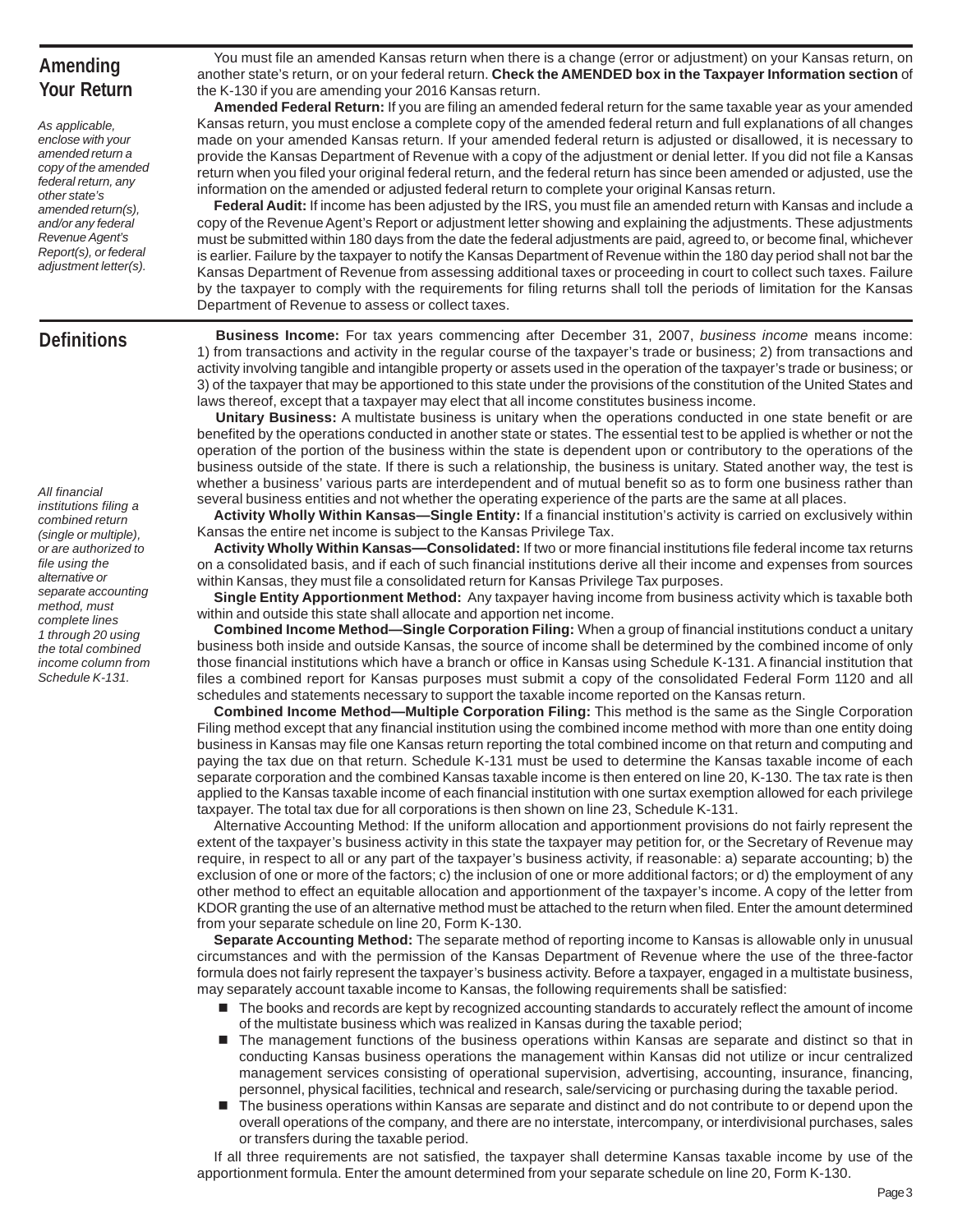#### **TAXPAYER INFORMATION**

**Beginning and Ending Dates.** Enter the beginning and ending dates for the financial institution's tax year, even if your tax year is a calendar year.

**Name and Address.** PRINT or TYPE your name and address in the spaces provided.

**Information for Items A through I.** Complete all requested information. For Item A, refer to page 4. If any "Taxpayer Information" has changed from the last original return filed by you, check the change box "I" so the tax account information can be updated.

**Final Return.** If a final return is being filed and the corporation is being liquidated, enclose a copy of the federal form that states the federal code section the corporation was liquidated under.

#### **INCOME**

**LINE 1—FEDERAL TAXABLE INCOME FOR KANSAS PRIVILEGE TAX PURPOSES.** This line must only include income and expense of national banking associations, federally chartered savings banks or trust companies.

All financial institutions filing a combined return (single or multiple), or that are authorized to file using the alternative or separate accounting method, must complete lines 1 through 20 using the total combined income column from Schedule K-131. You are to complete lines 18 through 42 of the K-130, as applicable. If filing as a S corporation for federal purposes, enter the amount from Part IV, line 30. A copy of certain pages of the federal return must be enclosed in all cases. See instructions on page 2.

**LINE 2—STATE AND MUNICIPAL INTEREST.** Enter the total amount that was claimed as exempt income on the federal income tax return for the taxable year, less any related expenses directly incurred in the purchase of state or political subdivision obligations. If the bank has changed the method of accounting from cash to accrual, include the Section 481 adjustment on municipal interest using the same number of year spread allowed at the federal level.

**LINE 3—FEDERAL NET OPERATING LOSS DEDUCTION.** Enter the federal net operating loss deduction that was claimed on the federal income tax return for the taxable year.

**LINE 4—SAVINGS AND LOAN ASSOCIATION BAD DEBT DEDUCTION.** Enter amount of bad debts allowable for federal income tax purposes. Use line 19 for the allowable Kansas bad debt deduction.

**LINE 5—OTHER ADDITIONS TO FEDERAL TAXABLE INCOME.**  Enter the total of these additions to your federal taxable income (schedule required):

- **Disabled Access Credit.** Amount of any depreciation deduction or business expense deduction claimed on your federal return that was used to determine this credit on your Schedule K-37.
- **• Community Service Contribution Credit.** Amount of any charitable contributions claimed on your federal return used to compute this credit on your Schedule K-60.
- **• Low Income Student Scholarship Credit.** Amount of any charitable contribution claimed on your federal return used to compute this credit on your Schedule K-70.

**LINE 6—ADDITIONS TO FEDERAL TAXABLE INCOME.** Add lines 2 through 5 and enter the result on line 6.

**LINE 7—SUBTRACTIONS FROM FEDERAL TAXABLE INCOME.** Enter on line 7 a total of these subtractions from your federal taxable income (schedule required):

- **• Jobs and WIN Tax Credit.** The amount of federal targeted jobs and WIN credit.
- **• Kansas Venture Capital, Inc. Dividends.** Dividend income received as a result of investing in stock issued by Kansas Venture Capital, Inc.

**LINE 8—NET INCOME BEFORE APPORTIONMENT.** Add line 1 to line 6 and subtract line 7 and enter the result in line 8.

#### **APPORTIONMENT and ALLOCATION**

**LINE 9—NONBUSINESS INCOME-TOTAL COMPANY.** Enter the total amount of nonbusiness net income everywhere that is to be directly allocated. Business income is defined in privilege tax law as all income to the extent that it may be treated as apportionable business income under the constitution of the United States.

Any taxpayer that claims nonbusiness income on the Kansas return is required to clearly demonstrate that the asset which generated the income is not used in the general operations of the company and is not managed or controlled by the same people who control the operations of the company. The taxpayer must also submit a schedule as required below. If the taxpayer does not demonstrate that the income is nonbusiness and does not submit the required schedule(s), the income will be considered to be business income by the Kansas Department of Revenue and it will be apportioned in that manner.

From the terms of income directly allocated, there shall be deducted the expenses related thereto. The term "expenses related thereto" as used in this paragraph, mean any allowable deduction or portion thereof directly attributable to such income and a ratable part of any other allowable deductions which cannot definitely be allocated to some item or a class of income.

A schedule must accompany the return showing: 1) gross income from each class of income being specifically allocated; 2) amount of each class of related expenses together with an explanation or computations showing how amounts were computed; 3) total amount of the related expenses for each income class; and, 4) net income for each income class. The schedule should provide appropriate columns as set forth above for items specifically assigned to Kansas and also for times specifically assigned outside Kansas. Also submit documentation that explains why each item of income does not arise from transactions and activity in the regular course of the financial institution's trade or business.

**LINE 10—APPORTIONABLE BUSINESS INCOME.** Subtract line 9 from line 8 and enter the result on line 10.

**LINE 11—AVERAGE PERCENT TO KANSAS.** Enter the applicable percentages in spaces A, B and C. Enter on line 11 the average percent from Form K-130AS, Part V, line E or Form K-131, Part II, line 5. **Note:**  Round percentage to the fourth decimal point only. If your business is wholly within Kansas enter 100.0000.

**LINE 12—AMOUNT TO KANSAS.** Multiply line 10 by line 11 and enter the result on line 12.

**LINE 13—NONBUSINESS INCOME—KANSAS.** Enter the total amount of nonbusiness net income directly allocated to Kansas. Submit a schedule to support the amount shown.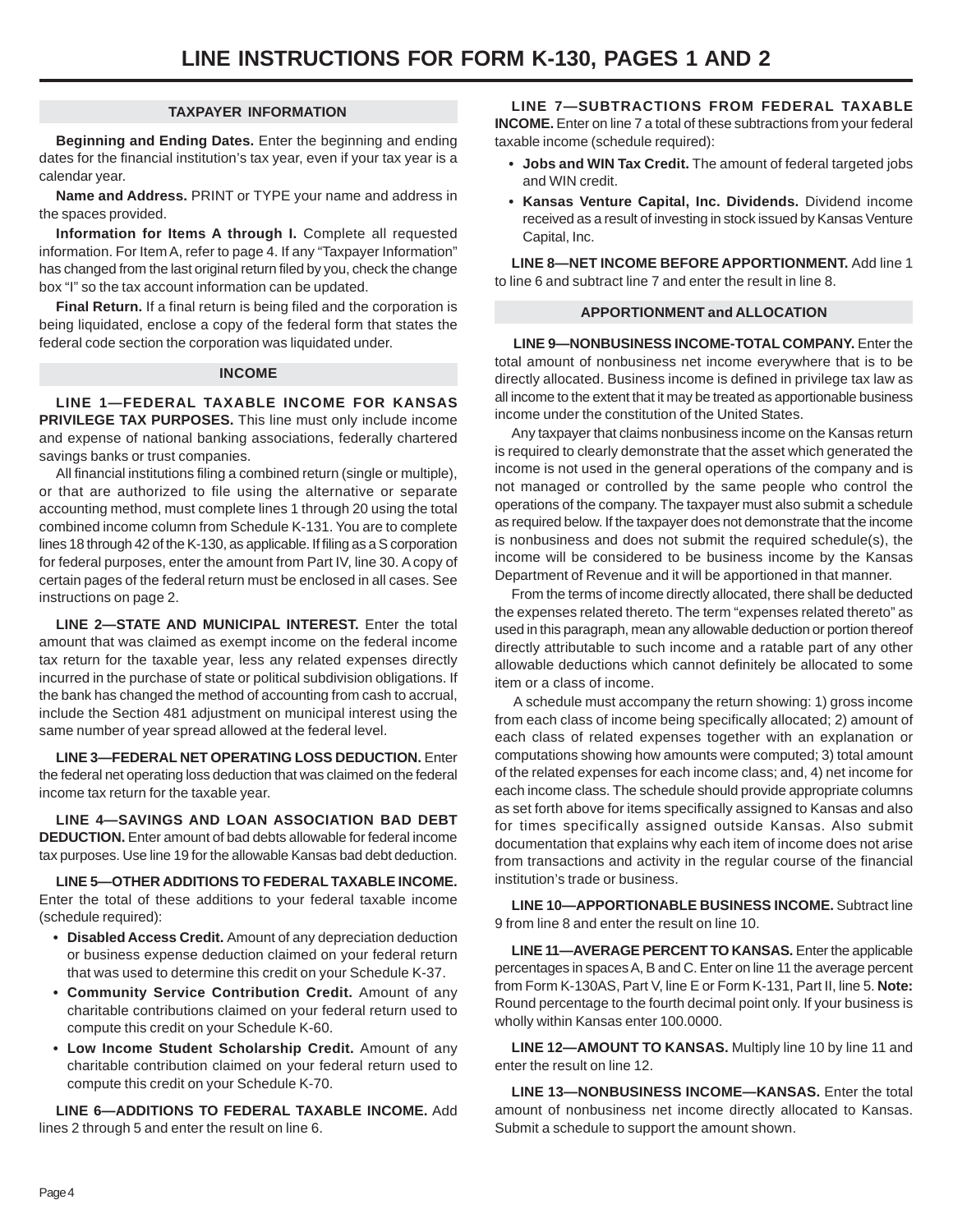

## **K-130 2016** <sup>170015</sup> **KANSAS PRIVILEGE TAX**

|        | For the taxable year beginning                                                                                                                                                                                                                                                                                                                                                                                                                                    | $\mathbf{2}$<br>$\mathbf 0$<br>$\vert$ 1<br>$\overline{\mathbf{5}}$ ; ending                                                                                                                                                                                                                                                                                                                              |
|--------|-------------------------------------------------------------------------------------------------------------------------------------------------------------------------------------------------------------------------------------------------------------------------------------------------------------------------------------------------------------------------------------------------------------------------------------------------------------------|-----------------------------------------------------------------------------------------------------------------------------------------------------------------------------------------------------------------------------------------------------------------------------------------------------------------------------------------------------------------------------------------------------------|
|        | Name                                                                                                                                                                                                                                                                                                                                                                                                                                                              | Employer's Identification Numbers (EINs)<br><b>B.</b> Business Activity Code (NAICS)<br>(Enter both if applicable)                                                                                                                                                                                                                                                                                        |
|        | Number and Street of Principal Office                                                                                                                                                                                                                                                                                                                                                                                                                             | EIN this entity:<br>C. Date Business Began in KS (mm/dd/yyyy)                                                                                                                                                                                                                                                                                                                                             |
|        | City<br>Zip Code<br>State                                                                                                                                                                                                                                                                                                                                                                                                                                         | D. Date Business Discontinued in KS (mm/dd/yyyy)<br><b>EIN Federal Consolidated Parent:</b>                                                                                                                                                                                                                                                                                                               |
| Ċ<br>g | A. Method Used to Determine Income of Corporation in Kansas<br>1. Activity wholly within Kansas - Single entity<br>2. Activity wholly within Kansas - Consolidated<br>3. Single entity apportionment method (K-130AS, Part V)<br>4. Combined income method - Single corporation filing (Sch. K-131)<br>5. Combined income method - Multiple corporation filing (Sch. K-131)<br>6. Alternative or separate accounting (Enclose letter of authorization & schedule) | H. Enter your original federal due date if<br>E. State and Month/Year of Incorporation (mm/yyyy)<br>other than the 15th day of the 3rd month<br>after the end of the tax year.<br><b>F.</b> State of Commercial Domicile<br>I. If any taxpayer information has changed<br>G. Type of Federal Return Filed<br>since the last return was filed, please<br>check this box.<br>2. Consolidated<br>1. Separate |
|        | Mark this box if you are filing this as an<br><b>AMENDED 2016 Kansas return.</b><br>NOTE: This form cannot be used for tax years prior to 2016.                                                                                                                                                                                                                                                                                                                   | Reason for amending your 2016 Kansas return:<br>Amended affects<br>Adjustment by<br>Amended federal<br>Kansas only<br>the IRS<br>tax return                                                                                                                                                                                                                                                               |
|        |                                                                                                                                                                                                                                                                                                                                                                                                                                                                   |                                                                                                                                                                                                                                                                                                                                                                                                           |
|        |                                                                                                                                                                                                                                                                                                                                                                                                                                                                   | 2                                                                                                                                                                                                                                                                                                                                                                                                         |
|        |                                                                                                                                                                                                                                                                                                                                                                                                                                                                   |                                                                                                                                                                                                                                                                                                                                                                                                           |
|        |                                                                                                                                                                                                                                                                                                                                                                                                                                                                   |                                                                                                                                                                                                                                                                                                                                                                                                           |
|        | 4. Savings and loan bad debt deduction included in federal deductions                                                                                                                                                                                                                                                                                                                                                                                             |                                                                                                                                                                                                                                                                                                                                                                                                           |
|        | 5. Other additions to federal taxable income (schedule required)                                                                                                                                                                                                                                                                                                                                                                                                  | 5                                                                                                                                                                                                                                                                                                                                                                                                         |
|        |                                                                                                                                                                                                                                                                                                                                                                                                                                                                   | 6                                                                                                                                                                                                                                                                                                                                                                                                         |
|        |                                                                                                                                                                                                                                                                                                                                                                                                                                                                   | 7                                                                                                                                                                                                                                                                                                                                                                                                         |
|        |                                                                                                                                                                                                                                                                                                                                                                                                                                                                   | 8                                                                                                                                                                                                                                                                                                                                                                                                         |
|        |                                                                                                                                                                                                                                                                                                                                                                                                                                                                   | 9                                                                                                                                                                                                                                                                                                                                                                                                         |
|        |                                                                                                                                                                                                                                                                                                                                                                                                                                                                   |                                                                                                                                                                                                                                                                                                                                                                                                           |
|        | 11. Average percent to Kansas (Part V, lines A, B, C                                                                                                                                                                                                                                                                                                                                                                                                              | 10                                                                                                                                                                                                                                                                                                                                                                                                        |
|        |                                                                                                                                                                                                                                                                                                                                                                                                                                                                   | 11<br>$\, {\bf B} \,$<br>c.                                                                                                                                                                                                                                                                                                                                                                               |
|        |                                                                                                                                                                                                                                                                                                                                                                                                                                                                   | 12                                                                                                                                                                                                                                                                                                                                                                                                        |
|        |                                                                                                                                                                                                                                                                                                                                                                                                                                                                   | 13                                                                                                                                                                                                                                                                                                                                                                                                        |
|        | 14. Kansas expensing recapture (see instructions for Schedule K-120EX and enclose applicable schedules)                                                                                                                                                                                                                                                                                                                                                           | 14                                                                                                                                                                                                                                                                                                                                                                                                        |
|        |                                                                                                                                                                                                                                                                                                                                                                                                                                                                   | 15                                                                                                                                                                                                                                                                                                                                                                                                        |
|        | 15. Kansas expensing deduction (see instructions for Schedule K-120EX and enclose applicable schedules)                                                                                                                                                                                                                                                                                                                                                           | 16                                                                                                                                                                                                                                                                                                                                                                                                        |
|        |                                                                                                                                                                                                                                                                                                                                                                                                                                                                   | 17                                                                                                                                                                                                                                                                                                                                                                                                        |
|        |                                                                                                                                                                                                                                                                                                                                                                                                                                                                   |                                                                                                                                                                                                                                                                                                                                                                                                           |
|        |                                                                                                                                                                                                                                                                                                                                                                                                                                                                   | 18                                                                                                                                                                                                                                                                                                                                                                                                        |
|        |                                                                                                                                                                                                                                                                                                                                                                                                                                                                   | 19                                                                                                                                                                                                                                                                                                                                                                                                        |
|        |                                                                                                                                                                                                                                                                                                                                                                                                                                                                   | 20                                                                                                                                                                                                                                                                                                                                                                                                        |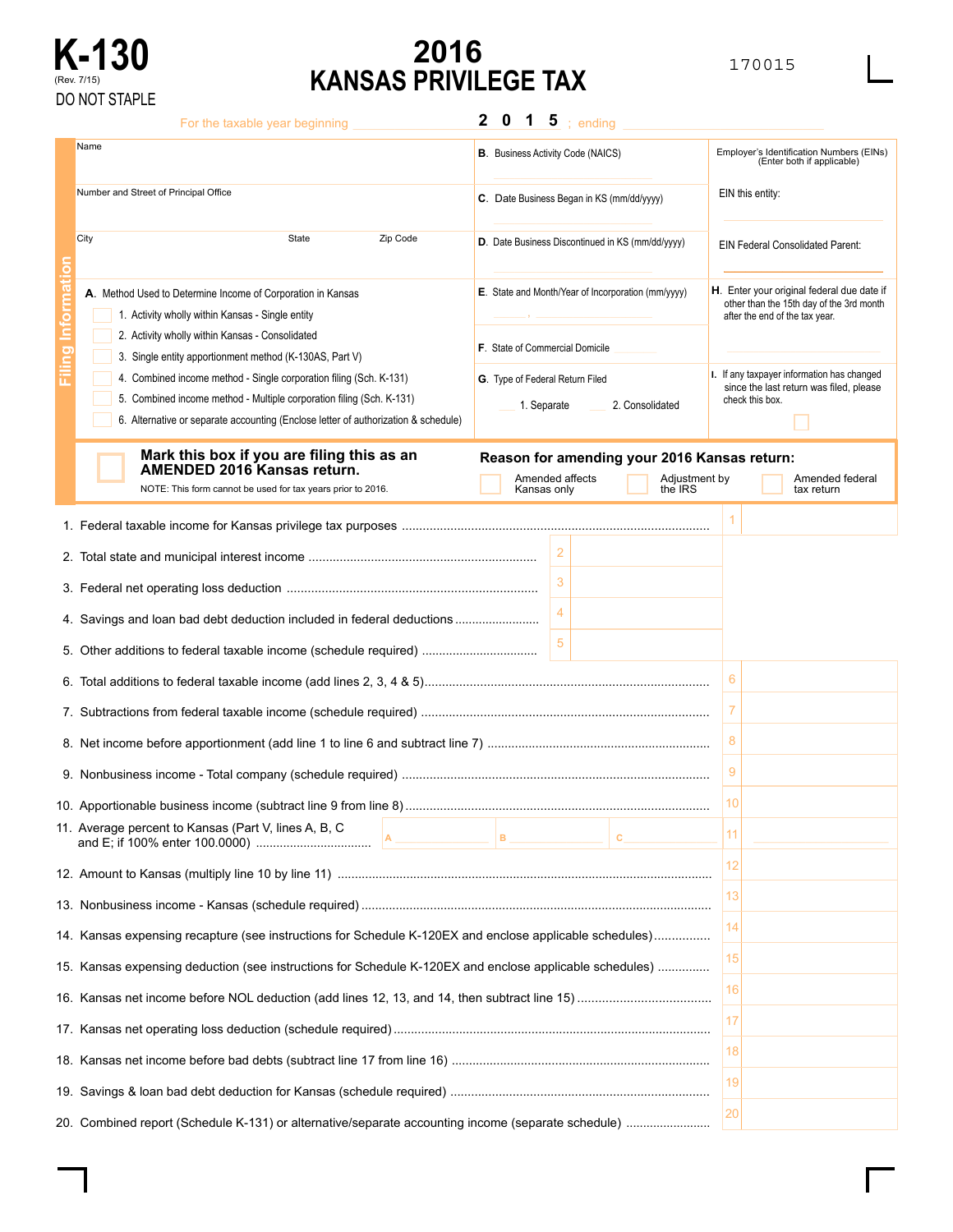|                                                                                                                   |             | 21 |                                                           |
|-------------------------------------------------------------------------------------------------------------------|-------------|----|-----------------------------------------------------------|
|                                                                                                                   |             |    |                                                           |
| 23b. Surtax - Savings & loans and trust companies                                                                 | 23a<br> 23b |    |                                                           |
|                                                                                                                   |             | 24 |                                                           |
|                                                                                                                   |             | 25 |                                                           |
|                                                                                                                   |             | 26 |                                                           |
|                                                                                                                   |             | 27 |                                                           |
| 28. Estimated tax paid and amount credited forward (Part I, line 4)                                               |             |    | If this is your ORIGINAL                                  |
|                                                                                                                   | 29          |    | Kansas return, skip lines<br>32 and 33 and continue to    |
|                                                                                                                   | 30          |    | line 34.                                                  |
| 31. Community service contribution credit refund (enclose Schedule K-60)                                          | 31          |    | If this is your <b>AMENDED</b><br>Kansas return, complete |
|                                                                                                                   | 32          |    | lines 32 and 33 before<br>continuing to line 34.          |
| 33. Overpayment from original return (this is a subtraction; see instructions)                                    | 33          |    |                                                           |
|                                                                                                                   |             | 34 |                                                           |
|                                                                                                                   |             | 35 |                                                           |
|                                                                                                                   | 36          |    |                                                           |
|                                                                                                                   |             |    |                                                           |
| 38. Estimated tax penalty<br>If annualizing to compute penalty, check this box <b>Communication</b> materials.    | 38          |    |                                                           |
| 39. Total tax, interest and penalty due (Add lines 35 through 38. Complete and enclose K-130V with your payment.) |             | 39 |                                                           |
|                                                                                                                   |             | 40 |                                                           |
|                                                                                                                   |             | 41 |                                                           |
| 42. CREDIT FORWARD. Enter the amount of line 40 (original return only) you wish to be applied to your 2017        |             | 42 |                                                           |

I authorize the Director of Taxation or the Director's designee to discuss my return and enclosures with my preparer.

I declare under the penalties of perjury that to the best of my knowledge this is a true, correct, and complete return.

| sign<br>here | Signature of officer                                                                | Title                           | <b>Date</b> |
|--------------|-------------------------------------------------------------------------------------|---------------------------------|-------------|
|              | Individual or firm signature of preparer                                            | <b>Address and Phone Number</b> | Date        |
|              | Tax preparer's EIN (Employer Identification Number) or SSN (Social Security Number) |                                 |             |

**ENCLOSE ALL REQUIRED FEDERAL FORMS AND SCHEDULES** 

**Mail to: Kansas Privilege Tax, Kansas Department of Revenue, PO Box 758571 Topeka, KS 66675-8571**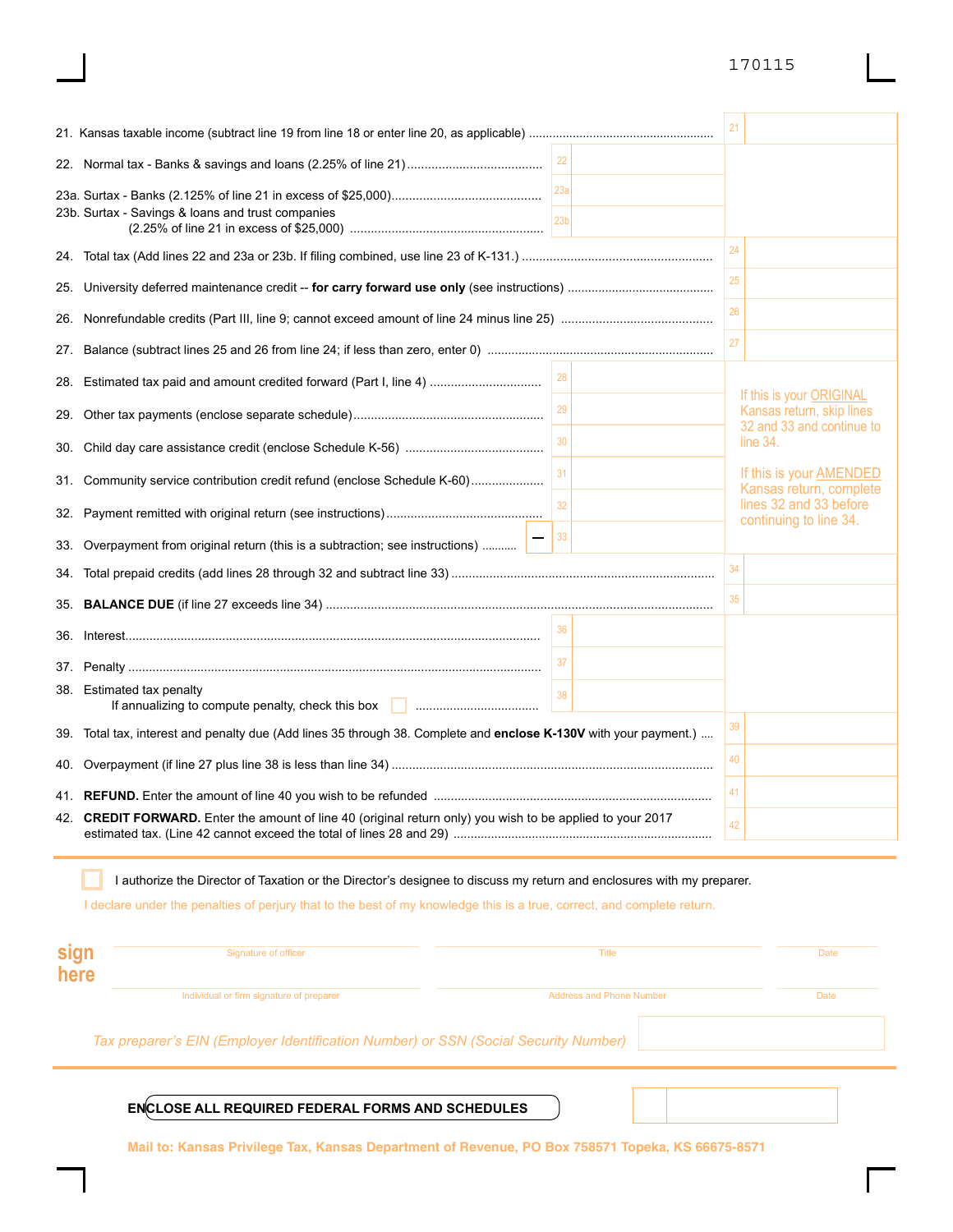\_\_\_\_\_\_\_\_\_\_\_\_\_\_\_\_\_\_\_\_\_\_\_\_\_\_\_\_\_\_\_\_\_\_\_\_\_\_\_\_\_\_\_\_\_\_\_\_\_\_\_\_\_\_\_\_\_ \_\_\_\_\_\_\_\_\_\_\_\_\_\_\_\_\_\_\_\_\_\_\_\_\_\_\_\_\_\_\_\_\_\_\_\_\_\_\_\_\_\_\_\_\_\_\_\_\_\_\_\_\_\_\_\_\_ \_\_\_\_\_\_\_\_\_\_\_\_\_\_\_\_\_\_\_\_\_\_\_\_\_\_\_\_\_\_\_\_\_\_\_\_\_\_\_\_\_\_\_\_\_\_\_\_\_\_\_\_\_\_\_\_\_ \_\_\_\_\_\_\_\_\_\_\_\_\_\_\_\_\_\_\_\_\_\_\_\_\_\_\_\_\_\_\_\_\_\_\_\_\_\_\_\_\_\_\_\_\_\_\_\_\_\_\_\_\_\_\_\_\_

7. If your federal taxable income has been redetermined for any prior years that have not previously been reported to Kansas, check the applicable box(es) below and state the calendar, fiscal, or short period year ending date. You are required to submit, **under separate cover**, the federal Forms 1139, 1120X, or Revenue Agent's Report along with the Kansas

Revenue Agent's Report <br>
T Other State's Adjustment

8. If you are registered with the Kansas Department of Revenue under any other Kansas tax act, enter all registration or license numbers on the

 \_\_\_\_\_\_\_\_\_\_\_\_\_\_\_\_\_\_\_\_\_\_\_\_\_\_\_\_\_\_\_\_\_\_\_\_\_\_\_\_\_\_\_\_\_\_\_\_\_\_\_\_\_\_\_\_ \_\_\_\_\_\_\_\_\_\_\_\_\_\_\_\_\_\_\_\_\_\_\_\_\_\_\_\_\_\_\_\_\_\_\_\_\_\_\_\_\_\_\_\_\_\_\_\_\_\_\_\_\_\_\_\_

b. Compensating Use Tax

6. If this is a final return for Kansas, please state the reason. If the corporation was liquidated or dissolved, state the IRC section under

which the corporation was liquidated.

amended return.

Years ended

applicable line. a. Sales Tax \_\_\_\_

c. Withholding Tax d. Other (specify) \_\_\_\_\_\_\_\_\_\_\_\_\_\_\_\_\_\_\_\_\_\_\_\_\_\_\_\_\_\_\_\_\_\_\_\_\_\_\_\_\_

Amended Return Net Operating Loss

#### **PART I - ADDITIONAL INFORMATION**

 same name for the preceding year? \_\_\_\_ Yes \_\_\_\_ No If "no", enter 1. Did the corporation file a **Kansas** Privilege Tax return under the previous name and EIN.

\_\_\_\_\_\_\_\_\_\_\_\_\_\_\_\_\_\_\_\_\_\_\_\_\_\_\_\_\_\_\_\_\_\_\_\_\_\_\_\_\_\_\_\_\_\_\_\_\_\_\_\_\_\_\_ \_\_\_\_\_\_\_\_\_\_\_\_\_\_\_\_\_\_\_\_\_\_\_\_\_\_\_\_\_\_\_\_\_\_\_\_\_\_\_\_\_\_\_\_\_\_\_\_\_\_\_\_\_\_\_

\_\_\_\_\_\_\_\_\_\_\_\_\_\_\_\_\_\_\_\_\_\_\_\_\_\_\_\_\_\_\_\_\_\_\_\_\_\_\_\_\_\_\_\_\_\_\_\_\_\_\_\_\_\_\_ \_\_\_\_\_\_\_\_\_\_\_\_\_\_\_\_\_\_\_\_\_\_\_\_\_\_\_\_\_\_\_\_\_\_\_\_\_\_\_\_\_\_\_\_\_\_\_\_\_\_\_\_\_\_\_

2. Enter the address of the corporation's principal location in Kansas.

Telephone

3. The corporation's books are in care of:

Name

Address \_\_\_\_\_\_\_\_\_\_\_\_\_\_\_\_\_\_\_\_\_\_\_\_\_\_\_\_\_\_\_\_\_\_\_\_\_\_\_\_\_\_\_\_\_\_\_

Telephone \_\_\_\_\_

4. List each estimated tax payment and credit forward amount claimed on this return.

\_\_\_\_\_\_\_\_\_\_\_\_\_\_\_\_\_\_\_\_\_\_\_\_\_\_\_\_\_\_\_\_\_\_\_\_\_\_\_\_\_\_\_\_\_\_\_\_\_\_\_\_\_\_\_

| Date                              | Amount |
|-----------------------------------|--------|
|                                   |        |
|                                   |        |
|                                   |        |
|                                   |        |
|                                   |        |
|                                   |        |
| TOTAL (Enter on line 28 of K-130) |        |
|                                   |        |

- 5. Has your corporation been involved in any reorganization during the period covered by this return? \_\_\_\_ Yes \_\_\_\_ No If "yes", enclose a detailed explanation.
- **PART II AFFILIATED FINANCIAL INSTITUTIONS OR CORPORATIONS DOING BUSINESS IN KANSAS**

| Name of Corporation                                                                                                                                                                                                              | Employer ID Number |
|----------------------------------------------------------------------------------------------------------------------------------------------------------------------------------------------------------------------------------|--------------------|
|                                                                                                                                                                                                                                  |                    |
|                                                                                                                                                                                                                                  |                    |
|                                                                                                                                                                                                                                  |                    |
|                                                                                                                                                                                                                                  |                    |
| $\frac{1}{2}$ , and the contract of the contract of the contract of the contract of the contract of the contract of the contract of the contract of the contract of the contract of the contract of the contract of the contract |                    |

(Enclose a separate sheet for additional corporations)

#### **PART Ill - SCHEDULE OF NONREFUNDABLE (see instructions)**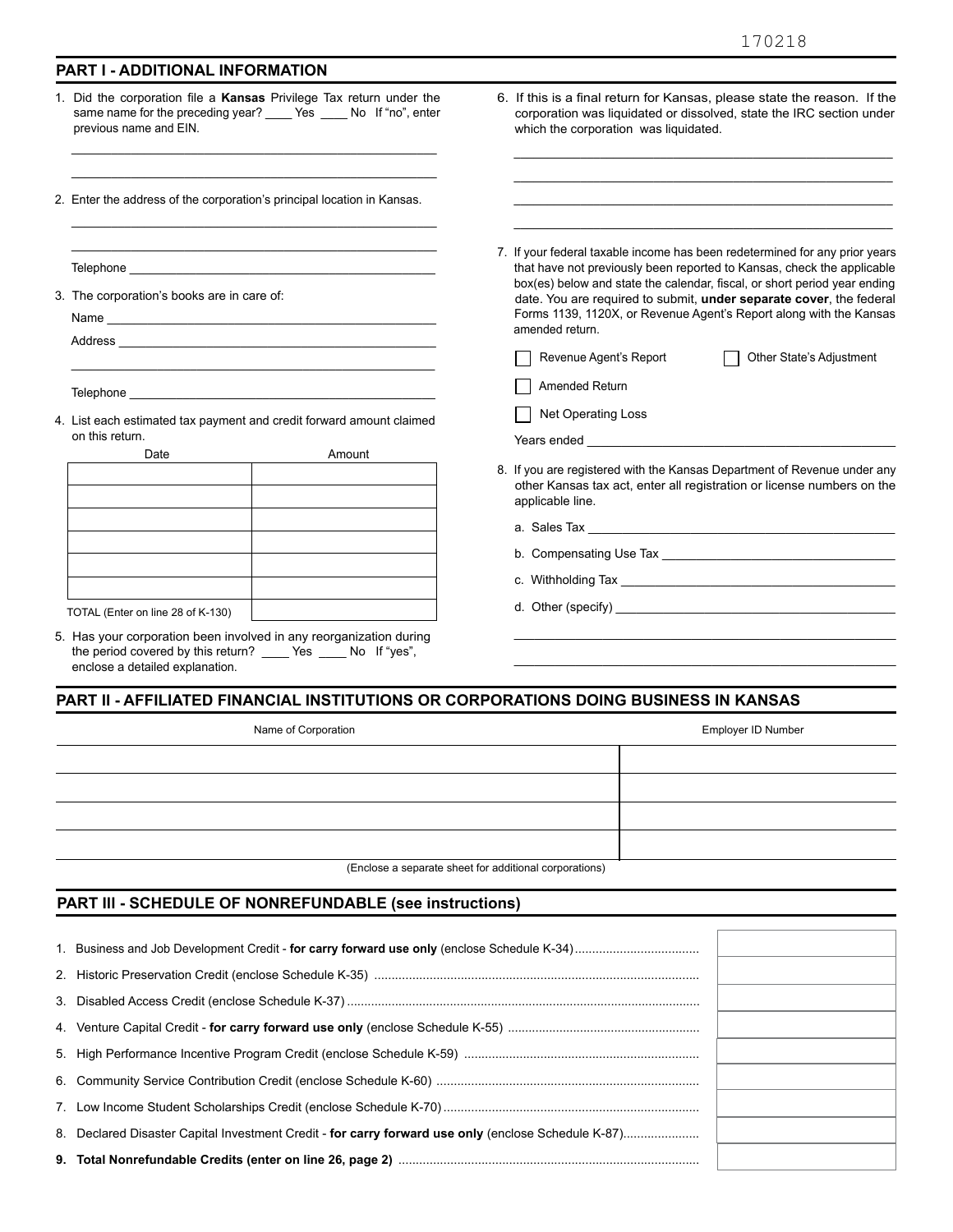#### PART IV - COMPUTATION OF FEDERAL TAXABLE INCOME FOR S CORPORATION

|                          | 3              |  |
|--------------------------|----------------|--|
|                          |                |  |
|                          |                |  |
| $6. Gross rents\n    0.$ | 6              |  |
|                          | $\overline{7}$ |  |
|                          |                |  |
|                          | 9              |  |
|                          | 10             |  |
|                          | 11             |  |

#### **DEDUCTIONS**

|                                                                                                               |       | 12    |  |
|---------------------------------------------------------------------------------------------------------------|-------|-------|--|
|                                                                                                               |       |       |  |
|                                                                                                               |       | 13    |  |
|                                                                                                               |       | 14    |  |
|                                                                                                               |       | 15    |  |
|                                                                                                               |       | 16    |  |
|                                                                                                               |       | 17    |  |
|                                                                                                               |       | 18    |  |
|                                                                                                               |       | 19    |  |
|                                                                                                               | 20    |       |  |
|                                                                                                               | 21(a) | 21(b) |  |
|                                                                                                               |       | 22    |  |
|                                                                                                               |       | 23    |  |
|                                                                                                               |       | 24    |  |
|                                                                                                               |       | 25    |  |
|                                                                                                               |       | 26    |  |
|                                                                                                               |       | 27    |  |
| 28. Taxable income before net operating loss deduction and special deductions (subtract line 27 from line 11) |       | 28    |  |
|                                                                                                               | 29(a) |       |  |
|                                                                                                               | 29(b) | 29(c) |  |
|                                                                                                               |       | 30    |  |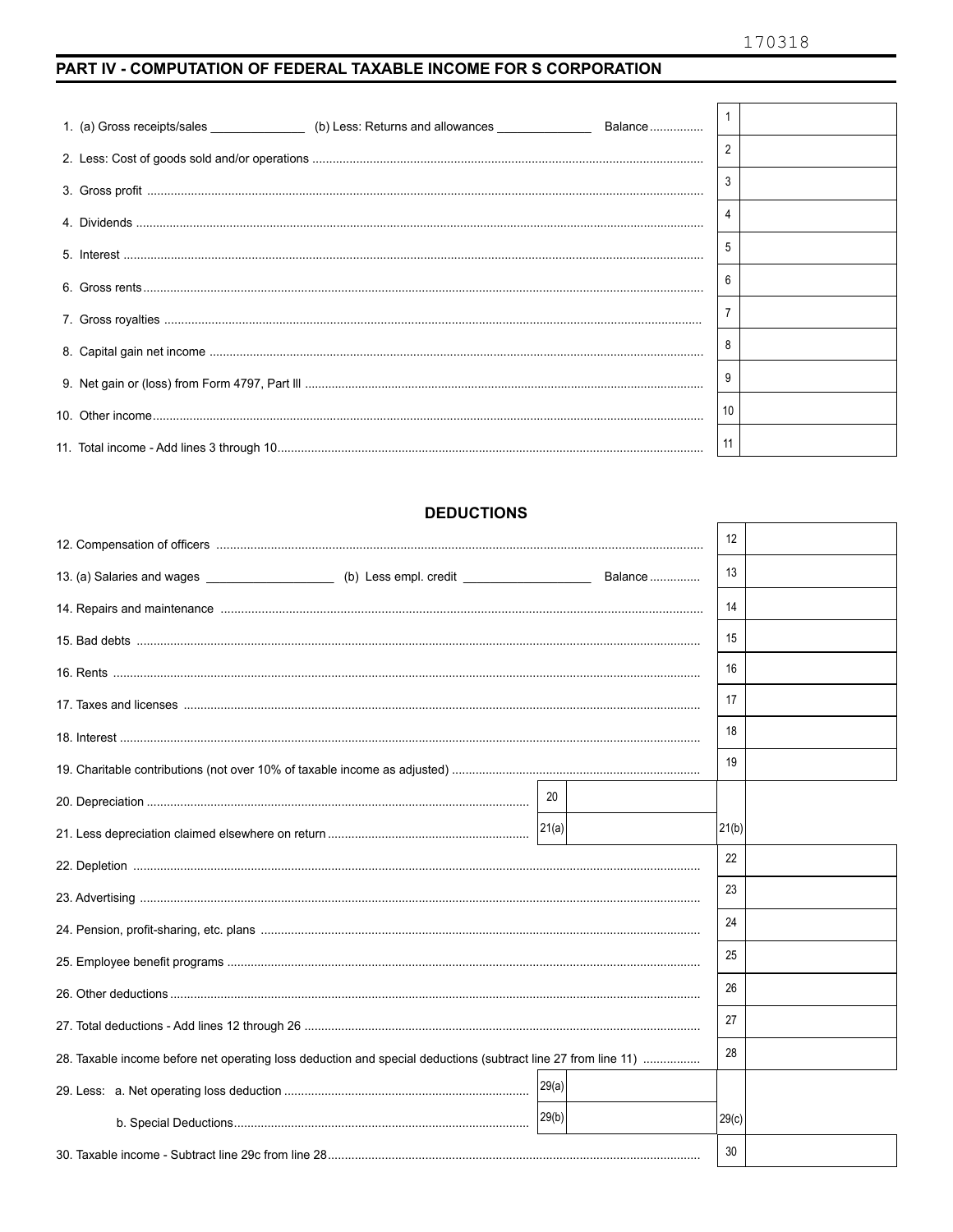

170418

## **Financial Institution Apportionment Schedule**

FOR USE BY FINANCIAL INSTITUTIONS APPORTIONING INCOME (Financial Institutions using the combined income method must use Schedule K-131)

2 0 1 5 j ending For the taxable year beginning \_\_\_\_\_\_\_\_\_\_\_\_\_\_\_\_\_\_\_\_\_\_\_\_\_\_\_\_\_\_\_\_\_\_\_; ending \_\_\_\_\_\_\_\_\_\_\_\_\_\_\_\_\_\_\_\_\_\_\_\_\_\_\_\_\_\_ **2 0 1 5** 

Name as shown on Form K-130 **Employer Identification Number (EIN)**<br>Name as shown on Form K-130

|  | Employer Identification Number (EIN |  |
|--|-------------------------------------|--|
|  |                                     |  |

| A. Property                                                                                                                                                 | <b>WITHIN KANSAS</b> |             | <b>TOTAL COMPANY</b> | <b>PERCENT</b>       |                                |   |
|-------------------------------------------------------------------------------------------------------------------------------------------------------------|----------------------|-------------|----------------------|----------------------|--------------------------------|---|
| (1) Value of owned real and tangible personal<br>property used in the business at original cost                                                             | Beginning of Year    | End of Year | Beginning of Year    | End of Year          | <b>WITHIN</b><br><b>KANSAS</b> |   |
| Value of taxpayer's loans and credit card receivables                                                                                                       |                      |             |                      |                      |                                |   |
|                                                                                                                                                             |                      |             |                      |                      |                                |   |
|                                                                                                                                                             |                      |             |                      |                      |                                |   |
| Other tangible assets (Enclose schedule)                                                                                                                    |                      |             |                      |                      |                                |   |
| Less: Construction in progress                                                                                                                              |                      |             |                      |                      |                                |   |
|                                                                                                                                                             |                      |             |                      |                      |                                |   |
| Average owned property (Beg. + End $\div$ 2)                                                                                                                |                      |             |                      |                      |                                |   |
| (2) Gross annual rented property. Multiplied by 8<br>TOTAL PROPERTY (Enter on line 11A, page 1)                                                             |                      |             |                      |                      | ΙA                             | % |
| B. Payroll (Those corporations qualified and utilizing the elective two-factor formula must complete<br>this area only during the first year of qualifying) |                      |             | Within Kansas        | <b>Total Company</b> |                                |   |
|                                                                                                                                                             |                      |             |                      |                      |                                |   |
|                                                                                                                                                             |                      |             |                      |                      |                                |   |
|                                                                                                                                                             |                      |             |                      |                      |                                |   |
|                                                                                                                                                             |                      |             |                      |                      |                                |   |
|                                                                                                                                                             |                      |             |                      |                      |                                |   |
|                                                                                                                                                             |                      |             |                      |                      | В                              | % |
| C. Receipts                                                                                                                                                 |                      |             |                      |                      |                                |   |
| (1) Receipts from:                                                                                                                                          |                      |             |                      |                      |                                |   |
|                                                                                                                                                             |                      |             |                      |                      |                                |   |
|                                                                                                                                                             |                      |             |                      |                      |                                |   |
|                                                                                                                                                             |                      |             |                      |                      |                                |   |
|                                                                                                                                                             |                      |             |                      |                      |                                |   |
|                                                                                                                                                             |                      |             |                      |                      |                                |   |
|                                                                                                                                                             |                      |             |                      |                      |                                |   |
|                                                                                                                                                             |                      |             |                      |                      |                                |   |
| (2) Interest from loans:                                                                                                                                    |                      |             |                      |                      |                                |   |
|                                                                                                                                                             |                      |             |                      |                      |                                |   |
|                                                                                                                                                             |                      |             |                      |                      |                                |   |
| (3) Net gains from sales of:                                                                                                                                |                      |             |                      |                      |                                |   |
|                                                                                                                                                             |                      |             |                      |                      |                                |   |
|                                                                                                                                                             |                      |             |                      |                      |                                |   |
| $(4)$ Fees:                                                                                                                                                 |                      |             |                      |                      |                                |   |
|                                                                                                                                                             |                      |             |                      |                      |                                |   |
|                                                                                                                                                             |                      |             |                      |                      |                                |   |
|                                                                                                                                                             |                      |             |                      |                      |                                |   |
|                                                                                                                                                             |                      |             |                      |                      | С                              | % |
|                                                                                                                                                             |                      |             |                      |                      | D                              | % |
|                                                                                                                                                             |                      |             |                      |                      | E                              | % |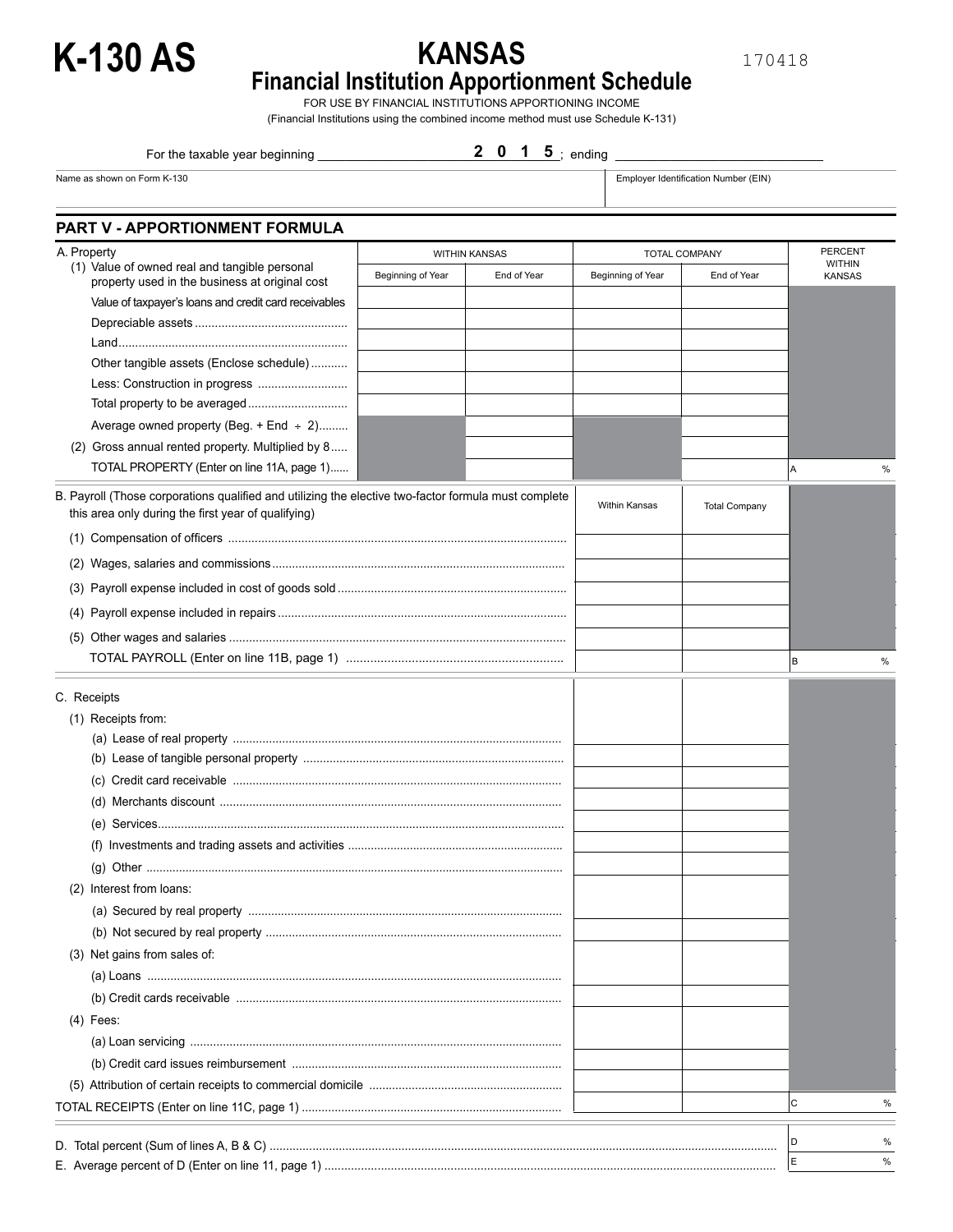#### **PART VI - ADDITIONAL INFORMATION**

- 1. If you claim that part of your net income is assignable to business conducted outside Kansas:
	- a. Enclose a list of all states in which this corporation is doing business and filing state net income, franchise tax, privilege tax, corporate stock tax, bank shares tax, single business tax or earned surplus tax returns.
	- b. Has any state determined that this corporation conducts or has conducted a unitary business with any other corporation? \_\_\_\_ Yes \_\_\_\_ No. If yes, specify which state or states and enclose a complete list of the corporations conducting the unitary business.
- 2. Describe briefly the nature and location(s) of your Kansas business activities. \_\_\_\_\_\_\_\_\_\_\_\_\_\_\_\_\_\_\_\_\_\_\_\_\_\_\_\_\_\_\_\_\_\_\_\_\_\_\_\_\_\_\_\_\_\_\_\_\_\_\_\_\_\_

\_\_\_\_\_\_\_\_\_\_\_\_\_\_\_\_\_\_\_\_\_\_\_\_\_\_\_\_\_\_\_\_\_\_\_\_\_\_\_\_\_\_\_\_\_\_\_\_\_\_\_\_\_\_

3. Are the amounts in the total company column the same reported in returns or reports to other states? \_\_\_\_ Yes \_\_\_\_ No If no, please explain.

\_\_\_\_\_\_\_\_\_\_\_\_\_\_\_\_\_\_\_\_\_\_\_\_\_\_\_\_\_\_\_\_\_\_\_\_\_\_\_\_\_\_\_\_\_\_\_\_\_\_\_\_\_\_\_ \_\_\_\_\_\_\_\_\_\_\_\_\_\_\_\_\_\_\_\_\_\_\_\_\_\_\_\_\_\_\_\_\_\_\_\_\_\_\_\_\_\_\_\_\_\_\_\_\_\_\_\_\_\_\_ \_\_\_\_\_\_\_\_\_\_\_\_\_\_\_\_\_\_\_\_\_\_\_\_\_\_\_\_\_\_\_\_\_\_\_\_\_\_\_\_\_\_\_\_\_\_\_\_\_\_\_\_\_\_\_

#### **PART VII - AFFILIATED CORPORATIONS INCLUDED IN FORM K-130AS FINANCIAL INSTITUTION APPORTIONMENT SCHEDULE**  Т

| In Total Company<br>Factors<br>Within Kansas<br>Factors<br>Employer Identification # |                     | Check if included: |  |
|--------------------------------------------------------------------------------------|---------------------|--------------------|--|
|                                                                                      | Name of Corporation |                    |  |
|                                                                                      |                     |                    |  |
|                                                                                      |                     |                    |  |
|                                                                                      |                     |                    |  |
|                                                                                      |                     |                    |  |
|                                                                                      |                     |                    |  |
|                                                                                      |                     |                    |  |
|                                                                                      |                     |                    |  |
|                                                                                      |                     |                    |  |
|                                                                                      |                     |                    |  |
|                                                                                      |                     |                    |  |
|                                                                                      |                     |                    |  |
|                                                                                      |                     |                    |  |
|                                                                                      |                     |                    |  |
|                                                                                      |                     |                    |  |
|                                                                                      |                     |                    |  |
|                                                                                      |                     |                    |  |
|                                                                                      |                     |                    |  |
|                                                                                      |                     |                    |  |
|                                                                                      |                     |                    |  |
|                                                                                      |                     |                    |  |
|                                                                                      |                     |                    |  |
|                                                                                      |                     |                    |  |
|                                                                                      |                     |                    |  |
|                                                                                      |                     |                    |  |
|                                                                                      |                     |                    |  |
|                                                                                      |                     |                    |  |
|                                                                                      |                     |                    |  |
|                                                                                      |                     |                    |  |
|                                                                                      |                     |                    |  |
|                                                                                      |                     |                    |  |
|                                                                                      |                     |                    |  |
|                                                                                      |                     |                    |  |
|                                                                                      |                     |                    |  |
|                                                                                      |                     |                    |  |
|                                                                                      |                     |                    |  |
|                                                                                      |                     |                    |  |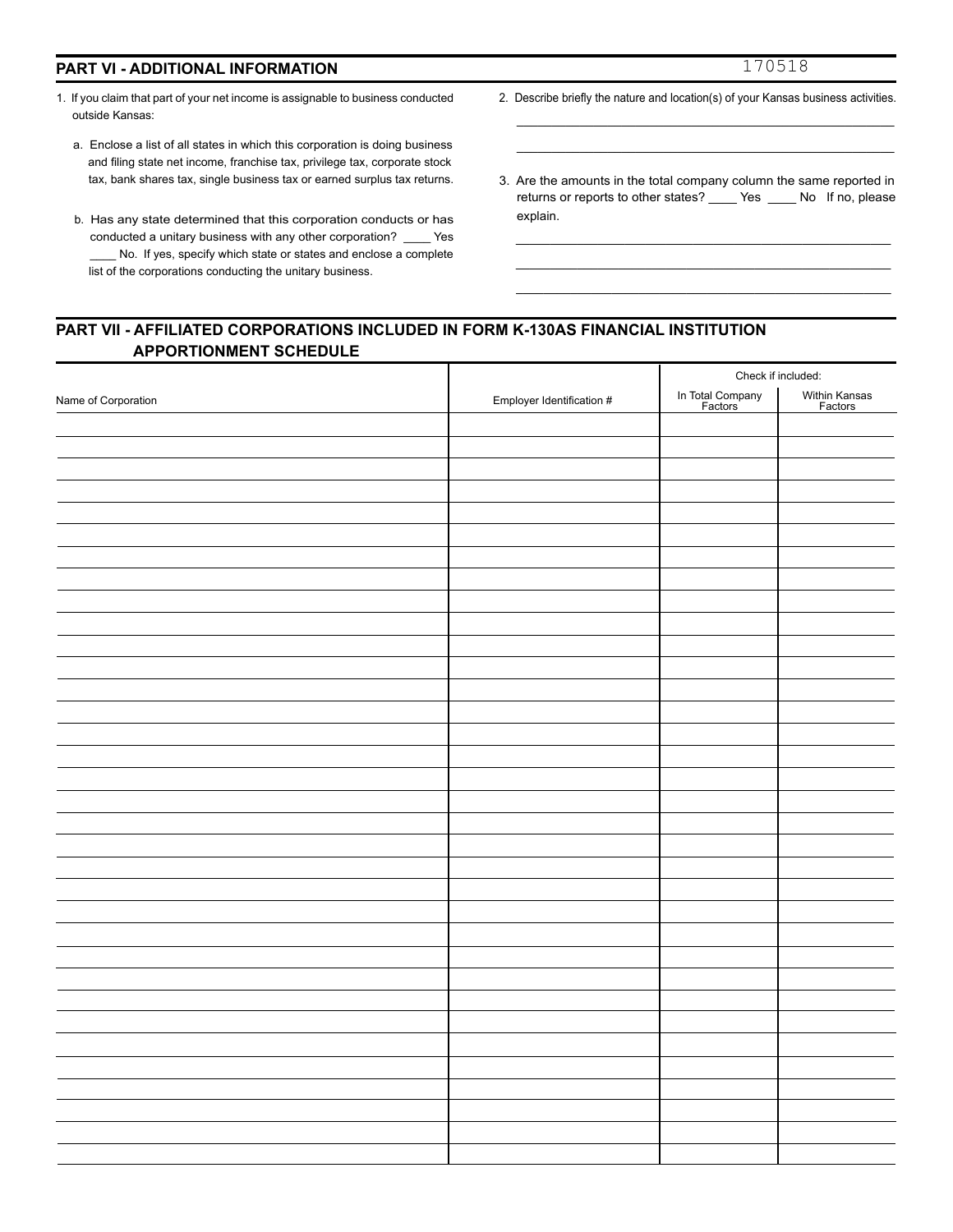**LINE 14—KANSAS EXPENSING RECAPTURE (K-120EX).** If you have a Kansas expensing recapture amount from Schedule K-120EX, enter the amount on line 14 and enclose a copy of your completed K-120EX and federal Form 4562.

**LINE 15—KANSAS EXPENSING DEDUCTION (K-120EX).** Enter the amount of your Kansas expensing deduction and enclose a copy of your completed K-120EX and federal Form(s) 4562. Also enclose any schedule necessary to enable KDOR to reconcile the federal Form 4562 amounts to the expensing claimed on the K-120EX. **Important**— The deduction must qualify under IRC Section 168: Modified accelerated cost recovery system (MACRS).

#### **NET INCOME**

**LINE 16—KANSAS NET INCOME BEFORE NOL DEDUCTION.**  Add lines 12, 13, and 14, then subtract line 15. Enter the result.

**LINE 17—KANSAS NET OPERATING LOSS DEDUCTION.** Enter the amount of your Kansas net operating loss carry forward. This amount cannot exceed the amount on line 16. (Schedule required.)

**LINE 18—KANSAS NET INCOME BEFORE BAD DEBTS.**  Subtract line 17 from line 16 and enter the result. This amount is to be used by savings and loan associations to compute their Kansas bad debt deduction.

**LINE 19—SAVINGS AND LOAN BAD DEBT DEDUCTION FOR KANSAS.** Savings and loan associations are allowed, as a deduction from net income, a reserve established for the sole purpose of meeting or absorbing losses.

If all of your activity is **wholly within Kansas:** 

- a. Multiply the amount shown on line 18 by 5 percent and enter the result on line 19; OR,
- b. Enter on line 19 the actual amount of bad debt; OR,
- c. Enter on line 19 a reasonable addition to the Kansas reserve based on past experience.

If you use the **single entity apportionment method** (K-130AS) to determine income from Kansas sources:

- a. Multiply the amount shown on line 18 by 5 percent and enter the result on line 19; OR,
- b. Enter on line 19 the actual amount of Kansas bad debt. If you use this method, multiply the apportionment percentage (line 11, Form K-130) times the total corporation actual bad debt and enter the result on line 19, Form K-130; OR,
- c. Enter on line 19 a reasonable addition to the Kansas reserve based on past experience. If you use this method you must determine the addition to reserve based upon total company; then multiply the apportionment percentage (line 11, Form K-130) times the total company amount and enter the result on line 19, Form K-130.

If you use the **combined income method** (K-131) to determine income from Kansas sources:

- a. Multiply each individual corporation's *Kansas net income before bad debt deduction* (line 18, Schedule K-131) by 5 percent and enter each corporation's result on line 20, Schedule K-131 (Combined Income Method of Reporting); OR,
- b. Enter on line 20 the actual amount of Kansas bad debt. If you use this method you must determine the actual bad debt of all entities included in the combined group prior to apportionment; then multiply the apportionment percentage for each combined entity (line 11, Schedule K-131) times the total bad debt of all entities and enter the result on line 20, Schedule K-131; OR,
- c. Enter on line 20 a reasonable addition to reserve based on past experience. If you use this method you must determine the

addition to reserve of all entities included in the combined group prior to apportionment; then multiply the apportionment percentage for each combined entity (line 11, Schedule K-131) times the total addition to reserve and enter the result on line 19, Schedule K-131.

Financial institutions are reminded that if they are required to file a combined income method return in Kansas, all financial institutions in the group are required to use the same method to determine Kansas bad debt deductions.

**LINE 20—COMBINED REPORT OR ALTERNATIVE/SEPARATE ACCOUNTING INCOME.** If you are filing a combined report (Schedule K-131) or you are authorized to file using the alternative or separate accounting method, enter on line 20 the Kansas taxable income from: **1)** line 20 of Schedule K-131; **or 2)** a separate schedule prepared by you (Separate/Alternative Method of Reporting).

**LINE 21—KANSAS TAXABLE INCOME.** Enter on line 21 either the result of line 18 minus line 19 **or** the amount on line 20.

**LINE 22—NORMAL TAX.** Multiply the amount shown on line 21 by 2.25% (.0225) and enter the result.

 **B. SAVINGS AND LOANS, TRUST COMPANIES AND FEDERALLY CHARTERED SAVINGS LINE 23—SURTAX. A. BANKS**—Multiply the amount shown on line 21 in excess of \$25,000 by 2.125% (.02125). Enter result on line 23A. **BANKS**—Multiply the amount shown on line 21 in excess of \$25,000 by 2.25% (.0225). Enter result on line 23B.

 **LINE 24—TOTAL TAX.** Add line 22 and line 23A or line 23B and enter result. If Schedule K-131 was used to determine income, enter the tax computed on Schedule K-131, line 23.

**LINE 25—UNIVERSITY DEFERRED MAINTENANCE CREDIT (for carry forward use only).** If you contributed toward deferred maintenance to a designated Kansas university, enter the carry forward amount of the **approved** credit on line 25.

**LINE 26—TOTAL NONREFUNDABLE CREDITS.** Enter the total nonrefundable credits from Part III, line 9. This amount cannot exceed the total of line 24 minus the amount on line 25.

**LINE 27—BALANCE.** Subtract the total of lines 25 and 26 from line 24 and enter the result. This amount cannot be less than zero.

**LINE 28—ESTIMATED TAX PAID AND AMOUNT CREDITED FORWARD.** Enter the total of your 2016 privilege year estimated tax payments plus any 2015 privilege year overpayment you had credited forward to 2016.

You could be liable for penalty due to underpayment of estimated tax. See *Estimated Tax* on page 2.

**LINE 29—OTHER TAX PAYMENTS.** If your company has any other withholding amounts, enter them on line 29. Enclose separate schedule to support your entry.

**LINE 30—CHILD DAY CARE ASSISTANCE CREDIT (K-56).** If you have a day care assistance credit, enter it on line 30 and enclose Schedule K-56 with your return.

**LINE 31—COMMUNITY SERVICE CONTRIBUTION CREDIT REFUND (K-60).** Enter the amount of community service contribution credit that was not used on line 26 and enclose Schedule K-60 with your return.

**LINE 32—PAYMENT REMITTED ON ORIGINAL RETURN.** Use this line only if you are filing an amended privilege tax return for the 2016 privilege tax year. Enter the amount of money you remitted to the Kansas Department of Revenue with your original 2016 return or any payment remitted with a previously filed 2016 amended, including penalty and interest.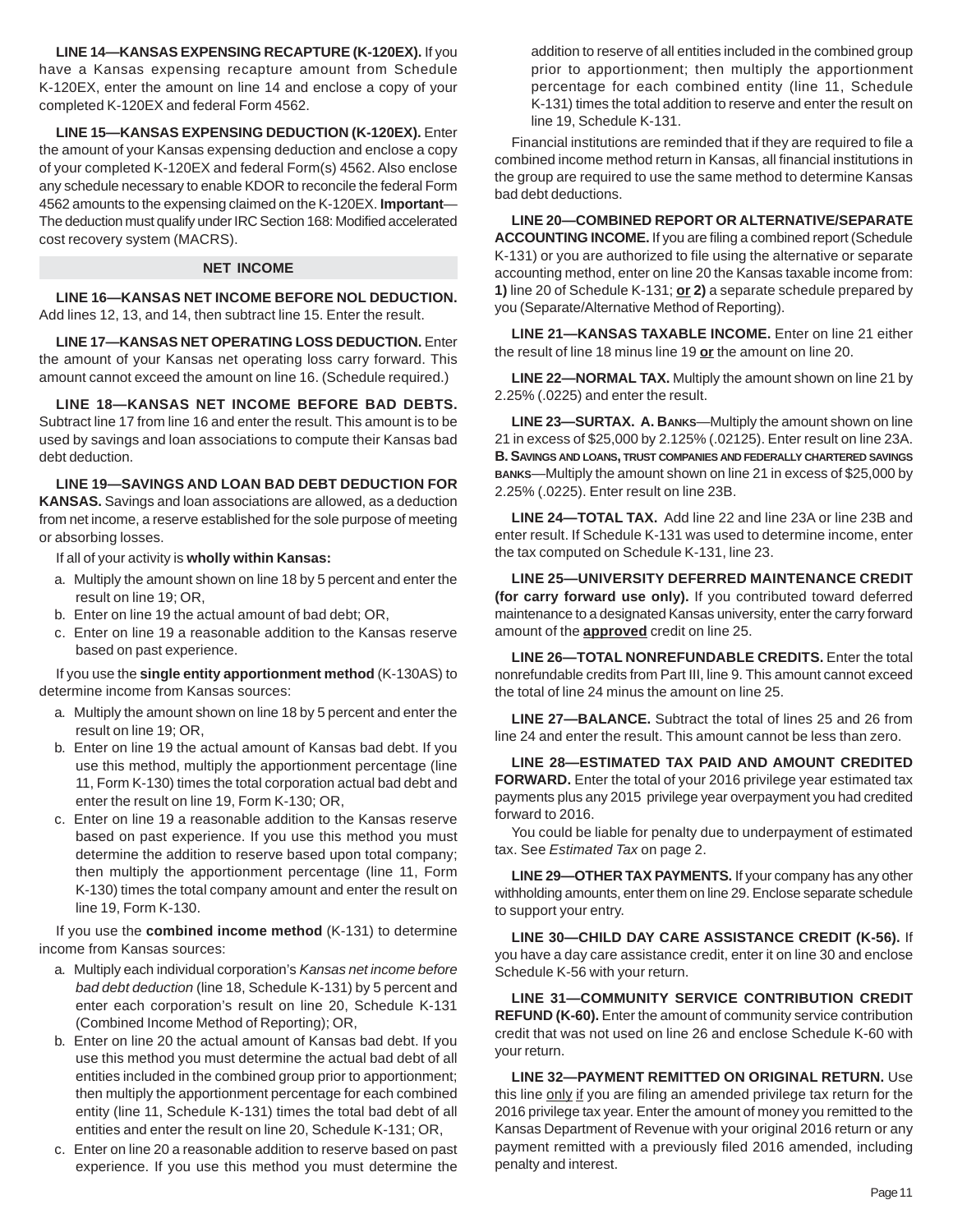#### **LINE 33—OVERPAYMENT FROM ORIGINAL RETURN.** Use this line only if you are filing an amended privilege tax return for the 2016 tax year. Enter the amount of overpayment shown on your original return. Since you were refunded this amount or it was credited forward, this amount is a subtraction entry.

**LINE 34—TOTAL PREPAID CREDITS.** Add lines 28 through 32 and subtract line 33. Enter result on line 34.

#### **BALANCE DUE**

**LINE 35—BALANCE DUE.** If line 27 is greater than line 34, subtract line 34 from line 27 and enter the result. **Late Charges:** If amount on this line is not paid by the due date, or if a balance due return is filed after the due date, penalty and interest will be added according to the rules outlined in lines 36 and 37. **Extension of Time to File:** Interest is due on any delinquent tax balance, even if you have been granted an extension of time to file the return. If 90 percent of your tax liability is paid on or before the original due date of your return, an automatic extension is applied and no penalty is assessed if paid by the extension due date.

**LINE 36—INTEREST.** If you paid your Kansas privilege tax after the original due date, compute interest at the rate of **.333% per month**  or **4 percent per annum** (or portion thereof) on the balance due and enter result on line 36. Interest is to be computed in whole months.

**LINE 37—PENALTY.** If you paid your Kansas privilege tax after the due date, compute the penalty at 1 percent for each month (or fraction thereof) the return is late, or tax is unpaid, on the balance due – to a maximum of 24 percent.

**LINE 38—ESTIMATED TAX PENALTY (K-230).** If underpayment of estimated tax penalty is due, enter the penalty amount on line 38 and enclose Schedule K-230 with the return. If you are annualizing to compute the penalty, and meet an exception, check the box on line

38. Any financial institution which began a business in Kansas during this period is not required to file a declaration, and no underpayment of estimate tax penalty will be imposed.

**LINE 39—TOTAL TAX, INTEREST, AND PENALTY DUE.** Add lines 35 through 38 and enter the result. Complete Form K-130V, Privilege Tax Payment Voucher, and enclose it with your return and payment (do not use staples or tape to attach your documents together). Make your check or money order payable to *Kansas Privilege Tax*. A balance due less than \$5 need not be paid.

#### **OVERPAYMENT**

**LINE 40—OVERPAYMENT.** If line 34 is greater than the sum of line 27 and line 38, subtract the sum of line 27 and line 38 from line 34 and enter the result on line 40.

**LINE 41—REFUND.** Enter the amount of line 40 you wish to be refunded. No refund will be made for amounts less than \$5.

**LINE 42—CREDIT FORWARD.** Enter the portion of line 40 you wish to have applied to your 2017 Kansas estimated privilege tax (must be \$1 or more). If the amount on line 40 is less than \$5, you may carry it forward to 2017 as an additional credit even if you don't make estimated tax payments. The amount on this line cannot exceed the total of line 28 and 29.

#### **SIGNATURE and VERIFICATION**

The return must be signed and sworn to by the president, vicepresident, or other principal officer. If the return is prepared by a firm or corporation, the return should be signed in the name of the firm or corporation. Any person or persons who prepares the return for compensation must sign the return and provide their EIN (Employer Identification Number) or SSN (Social Security Number).

## **LINE INSTRUCTIONS FOR FORM K-130, PAGES 3 AND 4**

#### **PART I—ADDITIONAL INFORMATION**

All corporations must answer all questions in Part I.

#### **PART II—AFFILIATED FINANCIAL INSTITUTIONS OR CORPORATIONS DOING BUSINESS IN KANSAS**

Every corporation must complete the information required in this section for every affiliated corporation doing business in Kansas. If additional space is needed, enclose a separate schedule.

#### **PART III—SCHEDULE OF NONREFUNDABLE CREDITS**

Every corporation must complete this section when claiming a Kansas *nonrefundable* tax credit. If you are eligible to claim any of the credits listed in this section, **complete the appropriate schedule(s) and enclose them with your Kansas Privilege Tax return**. Credit schedules and instructions are available from our office or website (see back cover).

**Lines 1 through 7:** Enter on lines 1 through 7 any *nonrefundable*  tax credits for which you are eligible.

If you have a Community Service Contribution Credit (K-60) **with no refund**, enter the credit amount in this nonrefundable credit section. If you have a **refundable credit** on Schedule K-60, enter the credit amount on line 31 on the back of Form K-130.

| <b>Credit</b>                                                           | Required<br><b>Schedule</b> |
|-------------------------------------------------------------------------|-----------------------------|
| Business and Job Development (for carry forward use only)  K-34         |                             |
|                                                                         |                             |
|                                                                         |                             |
|                                                                         |                             |
|                                                                         |                             |
|                                                                         |                             |
|                                                                         |                             |
| Declared Disaster Capital Investment (for carry forward use only)  K-87 |                             |

*IMPORTANT—If you are claiming the refundable Child Day Care Assistance Credit (K-56), do not report any part of the credit in this nonrefundable credit section; instead enter the total amount of your credit on line 30, back of Form K-130.*

 **Line 8:** Add lines 1 through 7 and enter the total on line 8. Enter this amount on line 26, page 2 of Form K-130.

#### **PART IV—COMPUTATION OF FEDERAL TAXABLE INCOME FOR S CORPORATIONS**

Complete the lines in Part IV if you are reporting income as a S corporation for federal purposes. Kansas begins with federal taxable income rather than ordinary income for computation of privilege tax.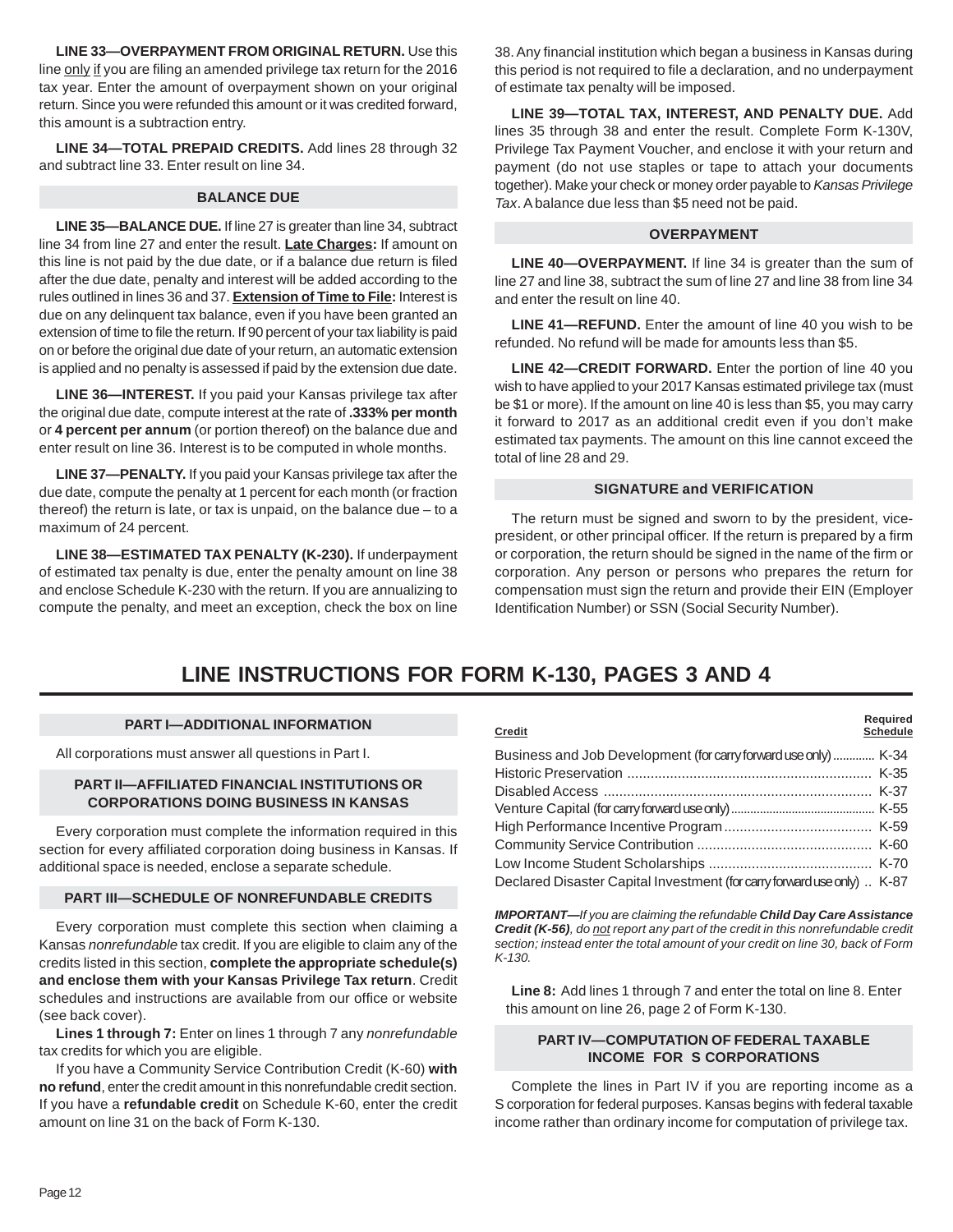You must complete and enclose Parts V, VI, and VII of Form K-130AS with your Kansas return if the financial institution is doing business inside and outside of Kansas and utilizing the apportionment formula to determine Kansas income.

#### **PART V—APPORTIONMENT FORMULA**

Part V is to be used by corporations with income derived from sources both within and outside of Kansas for the purpose of allocating and apportioning income. All business income is multiplied by a fraction, the numerator of which is the property factor plus the payroll factor plus the receipts factor, and the denominator of which is three (3). Descriptions of each of the factors in the three-factor formula follow. The laws applicable to these factors are contained in K.S.A. 79-1130 through 79-1132. You may access these laws in the Kansas Department of Revenue's Policy Library at: **[ksrevenue.org](http://rvpolicy.kdor.ks.gov/Pilots/Ntrntpil/IPILv1x0.NSF/Web.Frameset?OpenFrameSet)**

**Line A—Property Factor:** The property factor shall include all real and tangible personal property owned or rented and used during the income year and the average value of the taxpayer's loan and credit card receivables. Property used in connection with the production of nonbusiness income shall be excluded from the factor. Property shall be included in the property factor if it is actually used or is available for or capable of being used during the income year for the production of business income. Property used in the production of business income shall remain in the property factor until its permanent withdrawal is established by an identifiable event such as its sale or conversion to the production of nonbusiness income.

The numerator of the property factor shall include the average value of the taxpayer's real and tangible personal property owned and located or used in this state during the income year plus the value of rented real and tangible personal property so used. Property owned by the taxpayer in transit between locations of the taxpayer shall be considered to be at the destination for purposes of the property factor. Property in transit between a buyer and seller which is included by a taxpayer in the denominator of its property factor in accordance with its regular accounting practices shall be included in the numerator according to the state of destination. Transportation property is included in the numerator to the extent the property is used in this state. If the extent of the use of any transportation property within this state cannot be determined, then the property will be deemed to be used wholly in the state in which the property has its principal base of operations. A motor vehicle will be deemed to be used wholly in the state in which it is registered.

Property owned by the taxpayer shall be valued at its original cost or other basis of such property for federal income tax purposes without regard to depletion, depreciation or amortization. Property rented by the taxpayer is valued at eight times the gross annual rental rate. As a general rule the average value of property owned by the taxpayer shall be determined by averaging the values at the beginning and ending of the income year. However, the Director of Taxation may require or allow averaging by monthly values if such method of averaging is required to properly reflect the average value of the taxpayer's property for the income year.

Loans are valued at their outstanding principal balance, without regard to any reserve for bad debts. If a loan is charged off in whole or in part for federal income tax purposes, the portion of the loan charged off is not outstanding. Loans are considered to be located within this state if it is properly assigned to a regular place of business of the taxpayer within this state at the time the loan was made; or, in the case of a loan which is assigned by the taxpayer to a place without this state which is not a regular place of business, it shall be presumed,

subject to rebuttal by the taxpayer on a showing supported by a preponderance of the evidence, that substantive contacts regarding the loan occurred within this state if, at the time the loan was made the taxpayers commercial domicile was within this state.

Credit card receivables are valued at their outstanding principal balance, without regard to any reserve for bad debts. If a credit card receivable is charged off in whole or in part for federal income tax purposes, the portion of the receivable charged off is not outstanding. In determining the location of credit card receivables, credit card receivables are treated as loans and shall be subject to the same rules outlined above.

**Line B—Payroll Factor:** The payroll factor shall include the total amount paid by the taxpayer for compensation during the tax period. The total amount "paid" to the employees is determined upon the basis of the taxpayer's accounting method. If the taxpayer has adopted the accrual method of accounting, all compensation properly accrued shall be deemed to have been paid. Notwithstanding the taxpayer's method of accounting, at the election of the taxpayer, compensation paid to employees may be included in the payroll factor by use of the cash method if the taxpayer is required to report such compensation under such method for unemployment compensation purposes. The term "compensation" means wages, salaries, commissions and any other form of remuneration paid to employees for personal services. Payments made to an independent contractor are excluded. Only amounts paid directly to employees are included in the payroll factor. The compensation of any employee on account of activities which are connected with the production of nonbusiness income shall be excluded from the factor. The denominator of the payroll factor is the total compensation paid everywhere during the income year.

The numerator of the payroll factor is the total amount paid in Kansas during the income year by the taxpayer for compensation. Compensation is paid in Kansas if any one of the following tests, applied consecutively, are met: (a) The employee's service is performed entirely within Kansas; (b) The employee's service is performed both inside and outside Kansas, but the service performed outside Kansas is *incidental* to the employee's service inside Kansas (the word *incidental* means any service which is temporary or transitory in nature, or which is rendered in connection with an isolated transaction); (c) If the employee's services are performed both inside and outside Kansas, the employee's compensation will be attributed to Kansas: (i) if the employee's principal base of operations is in Kansas; or (ii) if there is no base of operations in any state in which some part of the service is performed, but the place from which the service is directed or controlled is in Kansas; or (iii) if the base of operations and the place from which the service is directed or controlled is not in any state in which some part of the service is performed, but the employee's residence is in Kansas. The term "base of operation" is the place from which the employee starts his work and to which he customarily returns in order to receive instructions from the taxpayer or communications from his customers or other persons, or to replenish stock or other materials, repair equipment, or perform any other functions necessary to the exercise of his trade or profession at some other point or points.

**Line C—Receipts Factor:** The receipts factor is defined as a fraction, the numerator of which is the receipts of the taxpayer in this state during the taxable year and the denominator of which is the receipts of the taxpayer within and without this state during the taxable year. The receipts factor shall include only those receipts which constitute business income and are included in the computation of the apportionable income base for the taxable year. The method of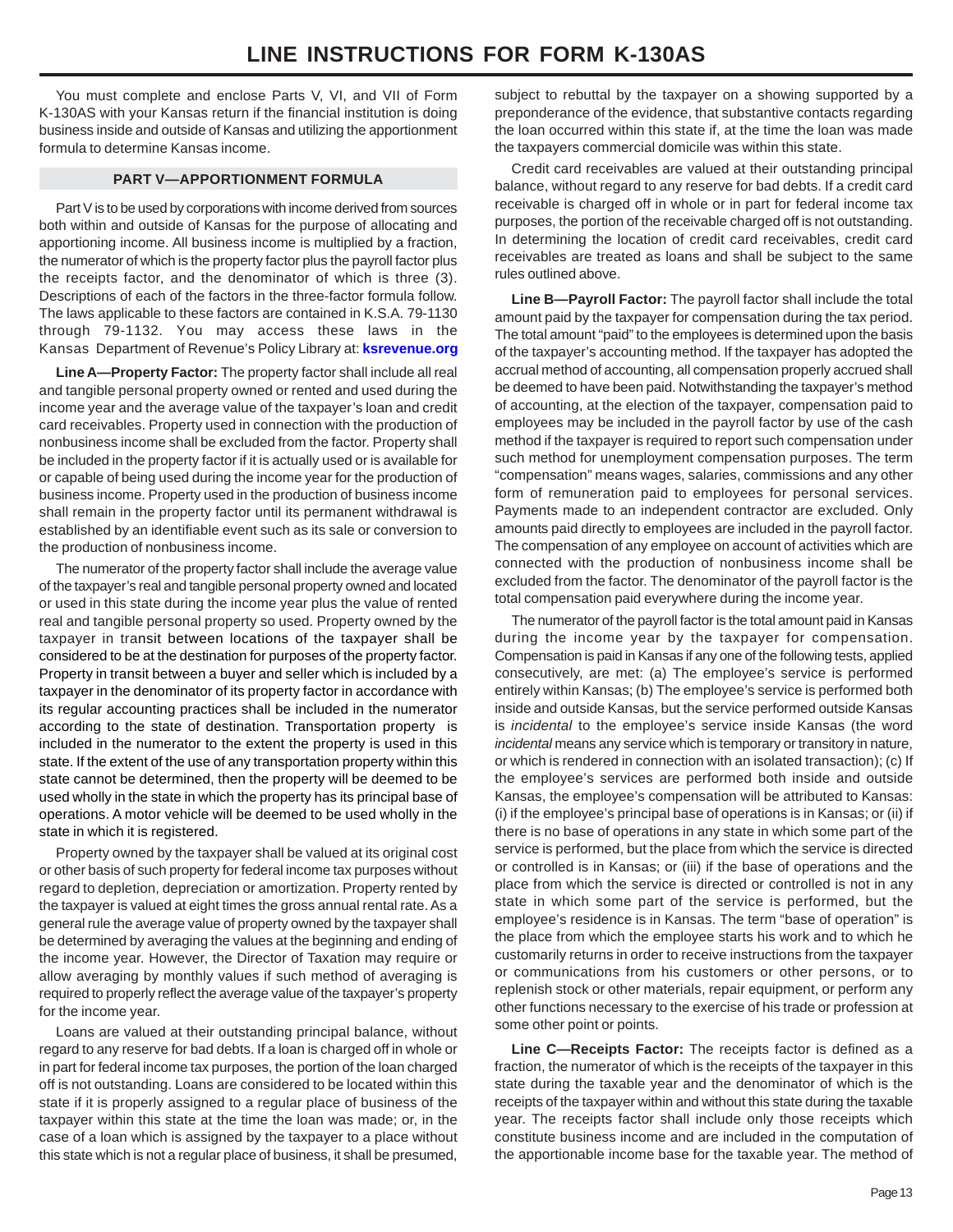calculating receipts for purposes of the denominator is the same as the method used in determining receipts for purposes of the numerator. The following are rules for determining numerator "receipts" of various activities:

(1) Receipts from the lease of real property—the numerator shall include receipts from the lease or rental of real property owned by the taxpayer if the property is located in Kansas or receipts from the sublease of real property if the property is located in Kansas.

(2) Receipts from the lease of tangible personal property—the numerator shall include receipts from the lease or rental of tangible personal property owned by the taxpayer if the property is located in Kansas when first placed in service by the lessee. Receipts from the lease or rental of transportation property owned by the taxpayer are included in the numerator to the extent that the property is used in this state. If the extent of the use of any transportation property within Kansas cannot be determined, then the property will be deemed to be used wholly in the state in which the property has its principal base of operations. A motor vehicle will be deemed to be used wholly in the state in which it is registered.

(3) Receipts from credit card receivables—the numerator shall include interest and fees or penalties in the nature of interest from credit card receivables and receipts from fees charged to card holders, such as annual fees, if the billing address of the card holder is in Kansas.

(4) Receipts from merchants discount—the numerator includes receipts from the merchants discount if the commercial domicile of the merchant is in Kansas. Such receipts shall be computed net of any card holder charge backs, but shall not be reduced by any interchange transaction fees or by any issuer's reimbursement fees paid to another for charges made by its card holder.

(5) Receipts from services not otherwise apportioned shall be included in the numerator if the service is performed in Kansas. If the service is performed in and out of state, the numerator includes receipts from services not otherwise apportioned under this section, if a greater proportion of the income-producing activity is performed in Kansas based on cost of performance.

(6) Receipts from investment assets and activities and trading assets and activities—the numerator shall include those amounts attributable to Kansas.

(a) Interest, dividends, net gains, but not less than zero, and other income from investment assets and activities and from trading assets and activities shall be included in the receipts factor. Investment assets and activities and trading assets and activities include but are not limited to: Investment securities; trading account assets; federal funds; securities purchased and sold under agreements to resell or repurchase; options; futures contracts; forward contracts; notional principal contracts such as swaps; equities; and foreign currency transactions. With respect to the investment and trading assets and activities described in subparagraphs (A) and (B) of this paragraph, the receipts factor shall include the amounts described in such subparagraphs.

(A) The receipts factor shall include the amount by which interest from federal funds sold and securities purchased under resale agreements exceeds interest expense on federal funds purchased and securities sold under repurchase agreements.

(B) The receipts factor shall include the amount by which interest, dividends, gains and other income from trading assets and activities, including but not limited to assets and activities in the matched book, in the arbitrage book, and foreign currency transactions, exceed amounts paid in lieu of interest, amounts paid in lieu of dividends, and losses from such assets and activities.

(b) The numerator of the receipts factor includes interest, dividends,

net gains, but not less than zero, and other income from investment assets and activities and from trading assets and activities described in paragraph (a) of this subsection that are attributable to this state.

(A) The amount of interest, dividends, net gains, but not less than zero, and other income from investment assets and activities in the investment account to be attributed to this state and included in the numerator is determined by multiplying all such income from such assets and activities by a fraction, the numerator of which is the average value of such assets which are properly assigned to a regular place of business of the taxpayer within this state and the denominator of which is the average value of all such assets.

(B) The amount of interest from federal funds sold and purchased and from securities purchased under resale agreements and securities sold under repurchase agreements attributable to this state and included in the numerator is determined by multiplying the amount described in subparagraph (A) of paragraph (a) of this subsection from such funds and such securities by a fraction, the numerator of which is the average value of federal funds sold and securities purchased under agreements to resell which are properly assigned to a regular place of business of the taxpayer within this state and the denominator of which is the average value of all such funds and such securities.

(C) The amount of interest, dividends, gains and other income from trading assets and activities, including but not limited to assets and activities in the matched book, in the arbitrage book and foreign currency transactions, but excluding amounts described in subparagraphs (A) or (B) of this paragraph, attributable to this state and included in the numerator is determined by multiplying the amount described in subparagraph (B) of paragraph (a) of this subsection by a fraction, the numerator of which is the average value of such trading assets which are properly assigned to a regular place of business of the taxpayer within this state and the denominator of which is the average value of all such assets.

(D) For purposes of this paragraph, average value shall be determined using the rules for determining the average value of tangible personal property.

(c) In lieu of using the method set forth in paragraph (b) of this subsection, the secretary of revenue may permit or require in order to fairly represent the business activity of the taxpayer in this state, the use of the method set forth in this paragraph.

(A) The amount of interest, dividends, net gain, but not less than zero, and other income from investment assets and activities in the investment account to be attributed to this state and included in the numerator is determined by multiplying all such income from such assets and activities by a fraction, the numerator of which is the gross income from such assets and activities which are properly assigned to a regular place of business of the taxpayer within this state and the denominator of which is the gross income from all such assets and activities.

(B) The amount of interest from federal funds sold and purchased and from securities purchased under resale agreements and securities sold under repurchase agreements attributable to this state and included in the numerator is determined by multiplying the amount described in subparagraph (A) of paragraph (a) of this subsection from such funds and such securities by a fraction, the numerator of which is the gross income from such funds and such securities which are properly assigned to a regular place of business of the taxpayer within this state and the denominator of which is the gross income from all such funds and such securities.

(C) The amount of interest, dividends, gains and other income from trading assets and activities, including but not limited to assets and activities in the matched book, in the arbitrage book and foreign currency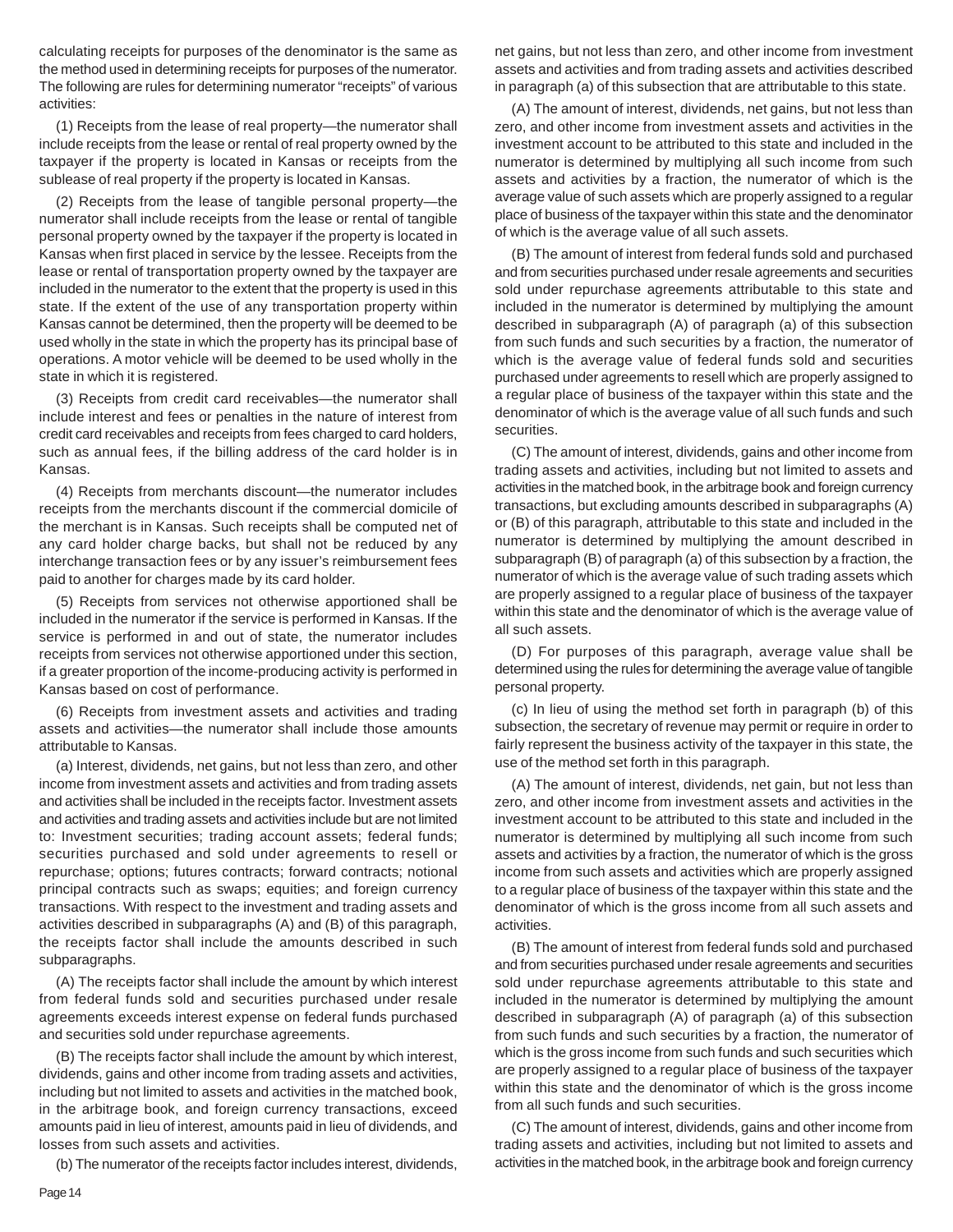transactions, but excluding amounts described in subparagraphs (A) or (B) of this paragraph, attributable to this state and included in the numerator is determined by multiplying the amount described in subparagraph (B) of paragraph (a) of this subsection by a fraction, the numerator of which is the gross income from such trading assets and activities which are properly assigned to a regular place of business of the taxpayer within this state and the denominator of which is the gross income from all such assets and activities.

(d) If the taxpayer elects or is required by the secretary of revenue to use the method set forth in paragraph (c) of this subsection, it shall use this method on all subsequent returns unless the taxpayer receives prior permission from the secretary of revenue to use, or the secretary of revenue requires, a different method.

(e) The taxpayer shall have the burden of proving that an investment asset or activity or trading asset or activity was properly assigned to a regular place of business outside of this state by demonstrating that the day-to-day decisions regarding the asset or activity occurred at a regular place of business outside this state. Where the day-to-day decisions regarding an investment asset or activity or trading asset or activity occur at more than one regular place of business and one such regular place of business is in this state and one such regular place of business is outside this state, such asset or activity shall be considered to be located at the regular place of business of the taxpayer where the investment or trading policies or guidelines with respect to the asset or activity are established. Unless the taxpayer demonstrates to the contrary, such policies and guidelines shall be presumed to be established at the commercial domicile of the taxpayer.

(7) Other receipts, if applicable—the numerator of the receipts factor includes other receipts pursuant to the rules set forth in K.S.A. 79 3286, 79-3287 and 79-3288, and amendments thereto.

(8) Interest from loans secured by real property—the numerator shall include interest and fees or penalties in the nature of interest from loans secured by real property if the property is located within the state. If the property is located both within this state and one or more states, it shall be included in the numerator if more than 50% of the fair market value of the real property is located within the state. If more than 50 percent of the fair market value of the real property is not located in any one state, the receipts shall be included in the numerator of the receipts factor if the borrower is located in Kansas.

(9) Interest from loans not secured by real property—the numerator shall include interest and fees or penalties in the nature located in Kansas.

(10) Net gains from the sale of loans—the numerator shall include net gains from the sale of loans. Net gains are determined by a fraction, the numerator includes the interest and fees or penalties in the nature of interest from loans in this state and the denominator is the total amount of interest and fees or penalties in the nature of interest from loans.

(11) Net gains from the sale of credit card receivables—the numerator shall include net gains from the sales of credit card receivables multiplied by a fraction, the numerator of which is the amount included in the numerator of the receipts factor of credit card receivables and the denominator of which is the taxpayers total amount of interest and fees or penalties in the nature of interest from credit card receivables and fees charged to card holders.

(12) Loan servicing fees—the numerator shall include loan servicing fees derived from loans secured by real property multiplied by a fraction, the numerator of which is the amount included in the numerator of the receipts factor of interest from loans secured by real property, and the denominator is the total amount of interest and fees or penalties in the nature of interest from loans secured by real property; loan servicing fees from loans not secured by real property are also multiplied by a fraction of interest and fees or penalties for loans not secured by real property. If the taxpayer receives loan servicing fees for servicing secured or unsecured loans, the numerator shall include the fees if the borrower is located in Kansas.

(13) Credit card issuer's reimbursement fees—the numerator shall include all credit card issuer's reimbursement fees multiplied by a fraction, the numerator of which is the amount included in the numerator of the receipts factor of credit card receivables and the denominator is the taxpayer's total amount of interest and fees or penalties in the nature of interest from credit card receivables and fees charged to card holders.

(14) All receipts which would be assigned to another state in which the taxpayer is not taxable shall be included in the numerator of the receipts factor, if the taxpayer's commercial domicile is in Kansas.

**Line D—Total Percent:** If you are utilizing the three-factor formula to apportion income to Kansas, add lines A, B, & C.

**Line E—Average Percent:** Divide line D by the number of factors used in the formula. For instance, if the corporation does not have payroll anywhere, divide by 2.

#### CONSISTENCY IN REPORTING

In completing Forms K-130 and K-130AS, if, with respect to prior tax years and to filing other states' tax returns, the taxpayer departs from or modifies the manner in which income has been classified as business income from nonbusiness income, in valuing property or of excluding or including property in the property factor, in the treatment of compensation paid in the payroll factor, or in excluding or including gross receipts in the receipt factor, the taxpayer shall disclose by separate attached schedule the nature and extent of the variance or modification. Only inconsistencies in the denominators of the property, payroll, and receipts factors which materially affect the amount of business income apportioned to Kansas need be disclosed. Inconsistencies in the determination of nonbusiness income and in the denominators of the factors due to a difference in state laws or regulations must be identified by that state's statute or regulation section number and shown on the separate schedule. The amount of each inconsistency by state is to be shown.

#### **PART VI—ADDITIONAL INFORMATION**

All financial institutions must answer all questions.

#### **PART VII—AFFILIATED CORPORATION INFORMATION**

All financial institutions must complete this section and indicate which of the affiliated corporations have property or payroll or receipts in either the "total company" factors or the "within Kansas" factors of the apportionment formula on page 1 of Form K-130AS.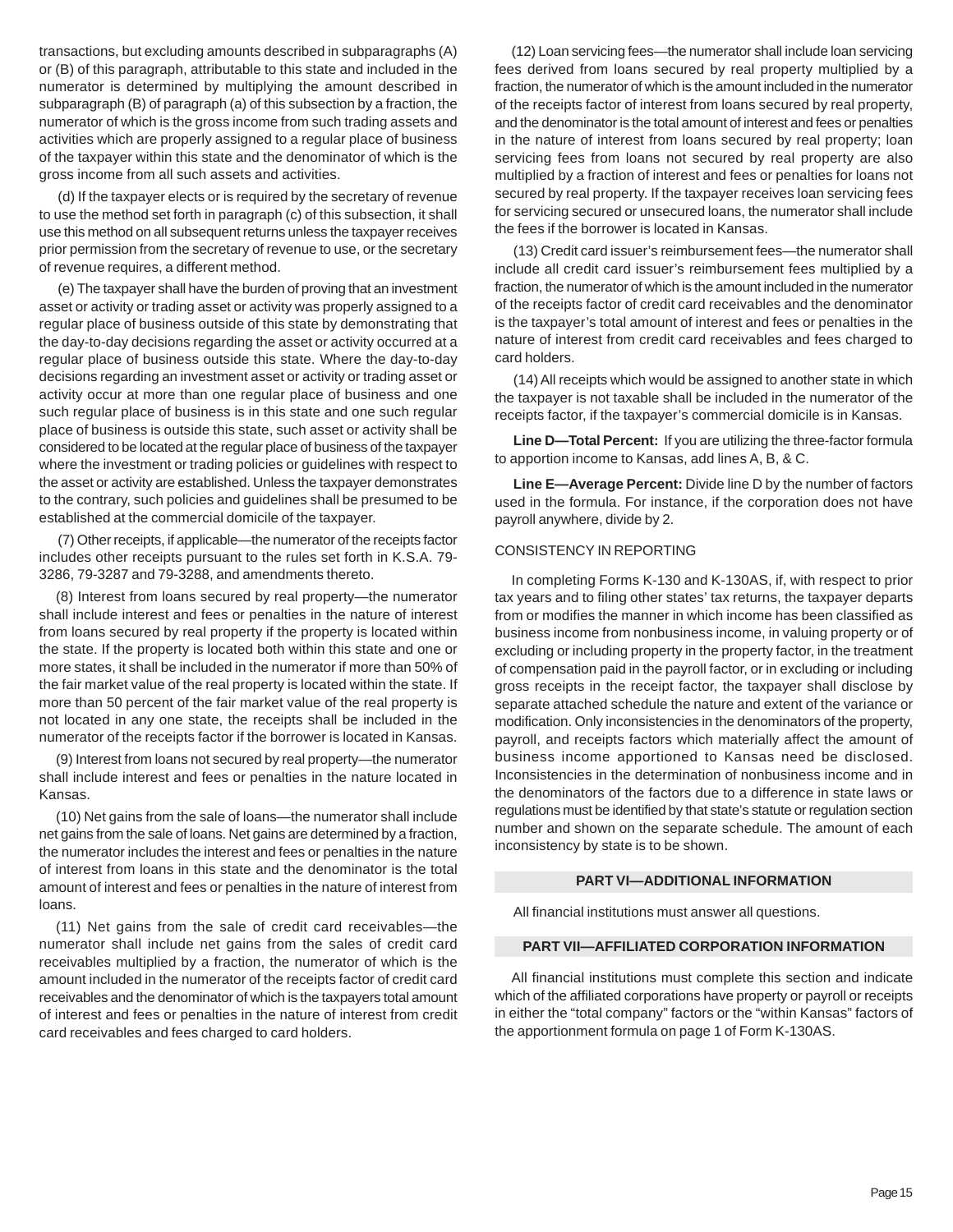



 $\overline{\phantom{a}}$ 

**K-131 KANSAS**

## **FINANCIAL INSTITUTION COMBINED INCOME METHOD OF REPORTING**

| For the taxable vear beginning | ״<br>Andinc | זר |
|--------------------------------|-------------|----|
|                                |             |    |

Name as shown on Form K-130 **Employer Identification Number (EIN)** Employer Identification Number (EIN)

|                                                                                                                      | <b>Corporation A</b> | <b>Corporation B</b> | <b>Eliminations</b><br>(explain below) | <b>Combined Income</b> |
|----------------------------------------------------------------------------------------------------------------------|----------------------|----------------------|----------------------------------------|------------------------|
| Enter separate corporate names and federal<br><b>Employer Identification Numbers (EIN)</b>                           |                      |                      |                                        |                        |
|                                                                                                                      |                      |                      |                                        |                        |
|                                                                                                                      |                      |                      |                                        |                        |
|                                                                                                                      |                      |                      |                                        |                        |
| 4. Savings and Loan Association bad debt deduction included in                                                       |                      |                      |                                        |                        |
| 5. Other additions to federal taxable income (enclose schedule)                                                      |                      |                      |                                        |                        |
| 6. Total additions to federal taxable income (add lines 1 through 5)                                                 |                      |                      |                                        |                        |
| 7. Subtractions from federal taxable income (enclose schedule)                                                       |                      |                      |                                        |                        |
| 8. Net income before apportionment (subtract line 7 from line 6)                                                     |                      |                      |                                        |                        |
| 9. Nonbusiness income-Total company (enclose schedule)                                                               |                      |                      |                                        |                        |
| 10. Apportionable business income (subtract line 9 from line 8)                                                      |                      |                      |                                        |                        |
|                                                                                                                      |                      |                      |                                        |                        |
| 12. Amount to Kansas (line 10 combined income multiplied by                                                          |                      |                      |                                        |                        |
| 13. Nonbusiness income-Kansas (enclose schedule)                                                                     |                      |                      |                                        |                        |
| 14. Kansas expensing recapture (see instructions for K-120EX)                                                        |                      |                      |                                        |                        |
| 15. Kansas expensing deduction (see instructions for K-120EX)                                                        |                      |                      |                                        |                        |
| 16. Kansas net income (add lines 12, 13, & 14; then subtract line 15)                                                |                      |                      |                                        |                        |
| 17. Kansas net operating loss deduction (enclose schedule)                                                           |                      |                      |                                        |                        |
| 18. Kansas net income before Kansas bad debt deduction (subtract                                                     |                      |                      |                                        |                        |
| 19. Kansas savings and loan bad debt deduction (enclose schedule)                                                    |                      |                      |                                        |                        |
| 20. Kansas taxable income (subtract line 19 from line 18; enter<br>result here and on line 20, page 2 of Form K-130) |                      |                      |                                        |                        |
|                                                                                                                      |                      |                      |                                        |                        |
| 22. Surtax: A. Banks (2.125% of amount on line 20 in excess of                                                       |                      |                      |                                        |                        |
| B. Savings and loans and trust companies (2.25% of<br>amount on line 20 in excess of \$25,000)                       |                      |                      |                                        |                        |
| 23. Total tax (line 21 plus line 22A or line 22B; enter on line 24, page                                             |                      |                      |                                        |                        |

**EXPLANATION OF ELIMINATIONS:** 

**ENCLOSE A COPY OF FEDERAL FORM 851 TO THIS SCHEDULE**

**(Any corporation filing using the combined income method with more than one entity doing business in Kansas may file one Kansas return reporting the total Kansas combined income and tax on that return.)**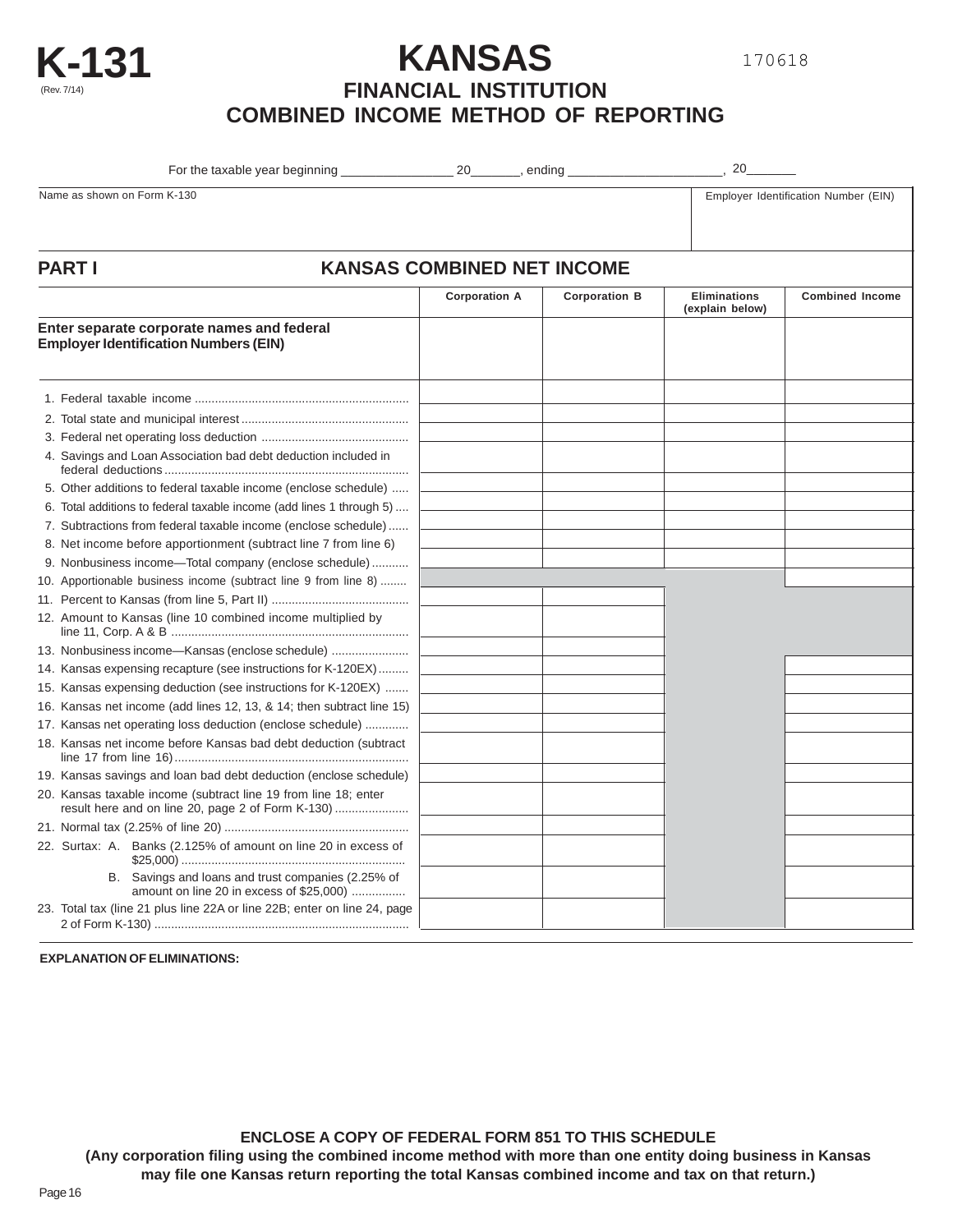#### **PART II APPORTIONMENT FORMULA FOR FORM K-131** 170718

|                                                                                                        | Within Kansas | Corporation A |              | Corporation B<br>Within Kansas                             |              | Total<br>Company | Percent<br>Within |
|--------------------------------------------------------------------------------------------------------|---------------|---------------|--------------|------------------------------------------------------------|--------------|------------------|-------------------|
| 1a. Value of owned real and tangible personal property                                                 | Beg. of Year  | End of Year   | Beg. of Year | End of Year                                                | Beg. of Year | End of Year      | Kansas            |
| used in the business at original cost.                                                                 |               |               |              |                                                            |              |                  |                   |
| Value of taxpayers loans and credit card receivables                                                   |               |               |              |                                                            |              |                  |                   |
|                                                                                                        |               |               |              |                                                            |              |                  |                   |
| Other Tangible Assets (Enclose schedule)                                                               |               |               |              |                                                            |              |                  |                   |
|                                                                                                        |               |               |              |                                                            |              |                  |                   |
|                                                                                                        |               |               |              |                                                            |              |                  |                   |
| Average Owned Property (Beg. + End + 2)                                                                |               |               |              |                                                            |              |                  |                   |
| 1b. Gross annual rental property. Multiplied by 8                                                      |               |               |              |                                                            |              |                  |                   |
|                                                                                                        |               |               |              |                                                            |              |                  |                   |
|                                                                                                        |               |               |              |                                                            |              |                  |                   |
|                                                                                                        |               |               |              | Percentage: Corporation A (Divide Corp A by Total Company) |              |                  | 1A                |
|                                                                                                        |               |               |              |                                                            |              |                  |                   |
|                                                                                                        |               |               |              | Percentage: Corporation B (Divide Corp B by Total Company) |              |                  | 1B                |
| 2. Wages, salaries, commissions and other compensation of employees                                    |               |               |              |                                                            |              |                  |                   |
| related to business income included in return.                                                         |               |               |              |                                                            |              |                  |                   |
|                                                                                                        |               |               |              |                                                            |              |                  |                   |
|                                                                                                        |               |               |              |                                                            |              |                  |                   |
|                                                                                                        |               |               |              | Percentage: Corporation A (Divide Corp A by Total Company) |              |                  | 2A                |
|                                                                                                        |               |               |              |                                                            |              |                  |                   |
|                                                                                                        |               |               |              | Percentage: Corporation B (Divide Corp B by Total Company) |              |                  | 2B                |
| 3. Receipts                                                                                            |               |               |              |                                                            |              |                  |                   |
| (a) Receipts from:                                                                                     |               |               |              |                                                            |              |                  |                   |
|                                                                                                        |               |               |              |                                                            |              |                  |                   |
|                                                                                                        |               |               |              |                                                            |              |                  |                   |
|                                                                                                        |               |               |              |                                                            |              |                  |                   |
|                                                                                                        |               |               |              |                                                            |              |                  |                   |
|                                                                                                        |               |               |              |                                                            |              |                  |                   |
| (6) Investment and trading assets and activities                                                       |               |               |              |                                                            |              |                  |                   |
|                                                                                                        |               |               |              |                                                            |              |                  |                   |
| Interest from loans:<br>(b)                                                                            |               |               |              |                                                            |              |                  |                   |
|                                                                                                        |               |               |              |                                                            |              |                  |                   |
|                                                                                                        |               |               |              |                                                            |              |                  |                   |
| Net gains from sale of:<br>(C)                                                                         |               |               |              |                                                            |              |                  |                   |
|                                                                                                        |               |               |              |                                                            |              |                  |                   |
|                                                                                                        |               |               |              |                                                            |              |                  |                   |
| (d) Fees:                                                                                              |               |               |              |                                                            |              |                  |                   |
|                                                                                                        |               |               |              |                                                            |              |                  |                   |
|                                                                                                        |               |               |              |                                                            |              |                  |                   |
| (e) Attribution of certain receipts to commercial domicile                                             |               |               |              |                                                            |              |                  |                   |
|                                                                                                        |               |               |              | Percentage: Corporation A (Divide Corp A by Total Company) |              |                  | ЗA                |
|                                                                                                        |               |               |              | Percentage: Corporation B (Divide Corp B by Total Company) |              |                  | 3B                |
|                                                                                                        |               |               |              |                                                            |              |                  | 4A                |
| 4. Total Percent: Corporation A (Add lines 1A, 2A, and 3A)<br>Corporation B (Add lines 1B, 2B, and 3B) |               |               |              |                                                            |              |                  |                   |
|                                                                                                        |               |               |              |                                                            |              |                  | 4B                |
| 5. Average Percent: Corporation A (To Line 12, Part I, Page 1)                                         |               |               |              |                                                            | 5A           |                  |                   |
| Corporation B (To Line 12, Part I, Page 1)                                                             |               |               |              |                                                            |              |                  | 5B                |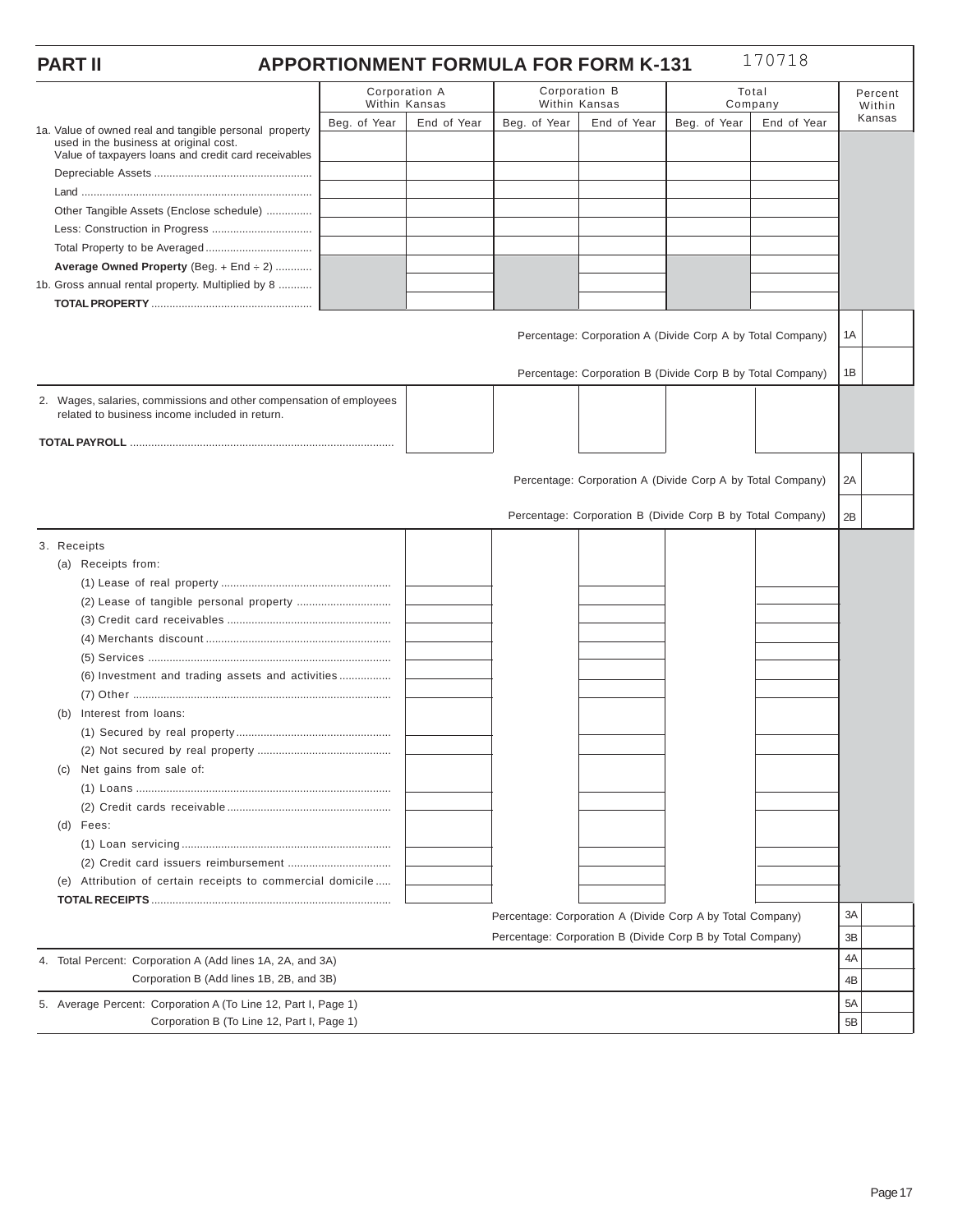State of Kansas Department of Revenue PO Box 758571 Topeka, KS 66675-8571

# **Taxpayer Assistance**

**Filing.** For assistance in completing your Kansas Privilege Tax return, contact our Taxpayer Assistance Center.

**[ksrevenue.org](http://ksrevenue.org/forms-btpriv.html)** extends the section of the 120 SE 10th Ave - 1st floor extends the FAX: 785-291-3614 Tax Assistance Center PO Box 758571

PHONE: 785-368-8222

Topeka, KS 66675-8571 *HOURS: 8 a.m. to 4:45 p.m. (M-F)* 

**Forms.** Your Kansas tax return is imaged on our computers, enabling us to process it faster and with fewer errors. In order for our system to work, it is important that you use care in completing your return.

- Use only black or dark blue ink and write legibly.
- Send the original copy, not a photocopy, to the Kansas Department of Revenue.
- Your EIN is part of your Kansas tax account number. To ensure proper credit to your account, include your EIN on your return.
- Do not staple or otherwise attach pages of your return or your check together.
- If you use a software package to complete your Kansas return, be sure it is approved by the Kansas Department of Revenue. Visit **[ksrevenue.org](http://ksrevenue.org/forms-bustax.html)** for a list of approved software vendors.
- If you are "reproducing" your own tax forms, contact the Kansas Department of Revenue for information on the approval process.